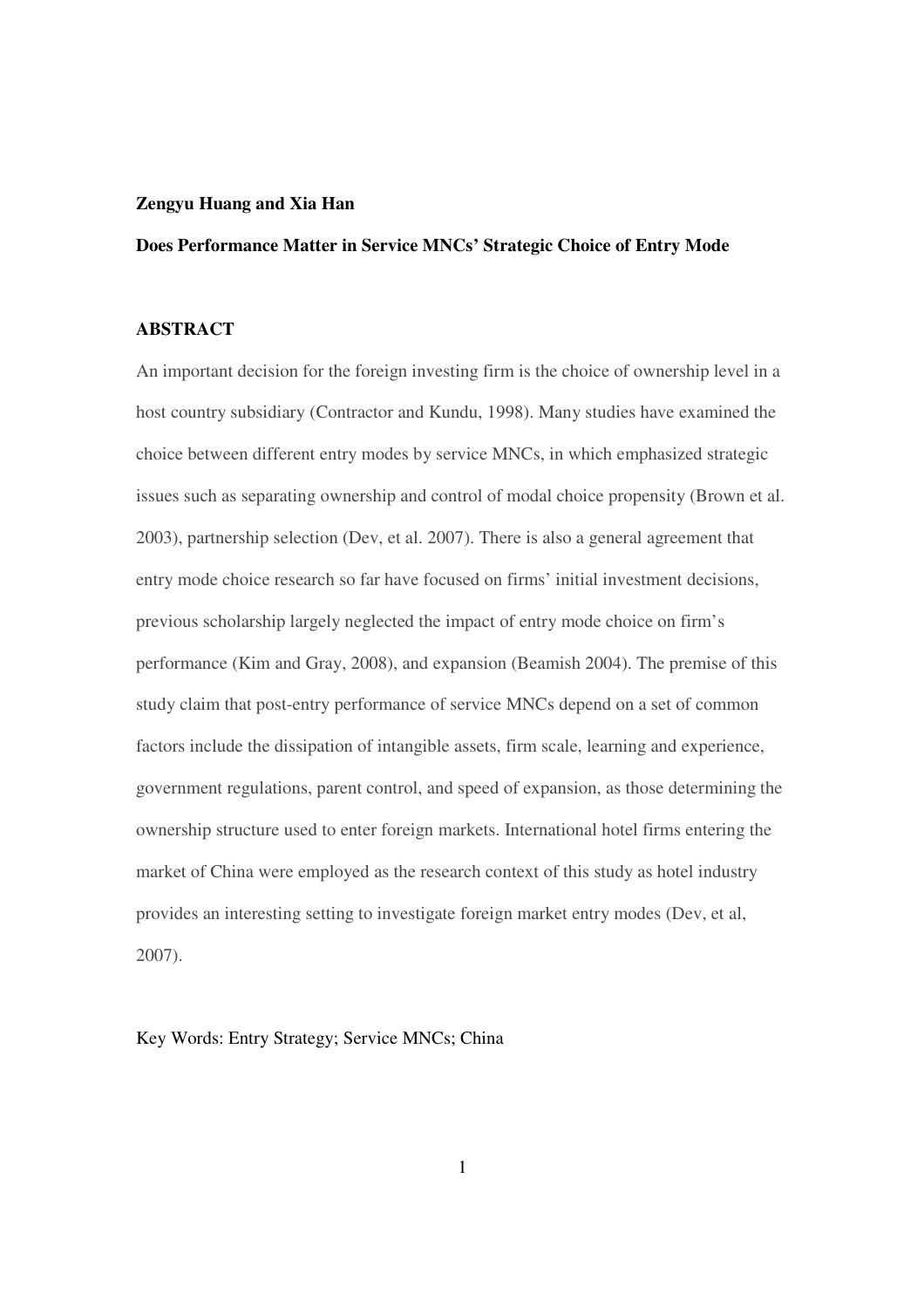#### **INTRODUCTION**

There has been a consensus among multinational corporations that entering China is not an option but a strategic necessity for their future. The country's accession to the World Trade Organization (WTO) signaled the dawning of a new era for business in China, with the liberalization of foreign investment regulations and accelerated market reforms. It is anticipated that China's rapid economic growth as well as the large influx of foreign direct investment will have a positive impact on the tourism sector and, ultimately, demand for hotel accommodation, in particular in the Commercial segment (HVS 2004). According to the China National Tourism Administration (CNTA), the country is home to more than 15,000 hotels with a stock of 1.3 million rooms. During the period of 1996 to 2007, international arrivals to China have increased by over 12 % per annum, from approximately 6.7 million in 1996 to 131 million in 2007 (CNTA, 2008).

For foreign investors, running hotels in China has never been easy. Regulations have long locked hotel chains into often-prickly partnerships with property developers, many stateowned (See Table 1). However, recent deregulation has made things easier, due to China's relaxation of investment control on service firms and driven by the desire to benefit from an increasingly affluent domestic population as well as influx of international visitors given Beijing's successful hosting of the 2008 Olympic Games, the upcoming Shanghai Expo, which will draw more tourists together with the recent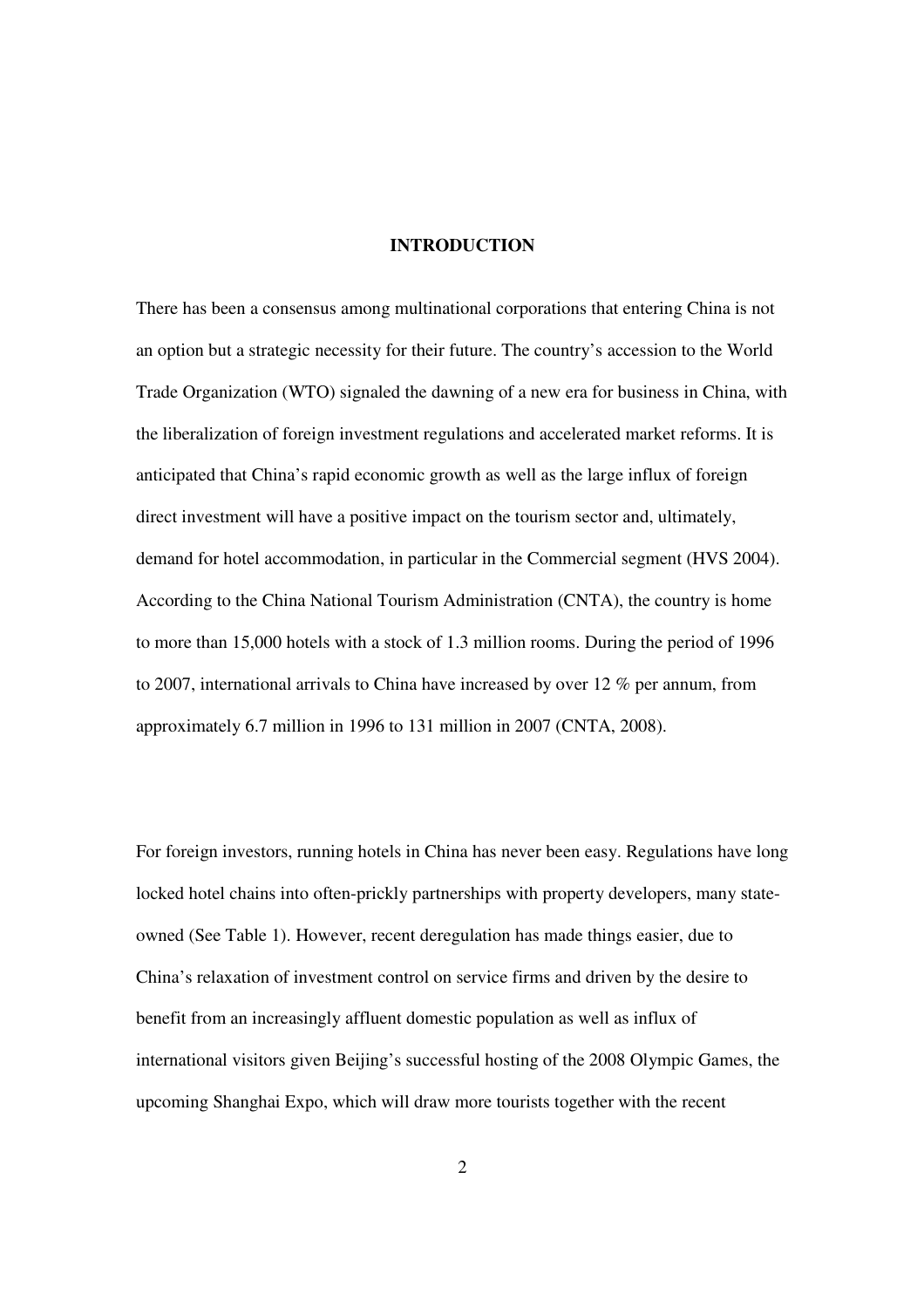announcement of launching the world biggest Disneyland project in Shanghai. All of these would provide global hotel firms with renewed impetus for market presence; such characteristics have made China a focal point of hotel investment.

A fundamental decision faced by international hotel firms considering entry into a foreign market is to choose the level of control over its local engagement (Littlejohn et al., 2007; Blomstermo, 2006; Contractor and Kundu, 1998). This decision is not only determined by the resources available to the firm and specific characteristics of the country where market entry is targeted, but also by the distinctive features of the hotel business. (Quer et al. 2007). Given several modal choices, ranging from full ownership to various contractual modes, such as management contract and franchising, the key question tackled by this research is 'for a foreign operation in the emerging economies, are there a common set of factors determine service firm's entry mode choice and performance as well as expansion?' This study focus on the international hotel firms in China, which is especially suitable for an investigation of the organizational modal choice question (Contractor and Kundu, 1998).

Entry mode choice is one of the core components of internationalization concept (Barkema and Drogendijk, 2007), thus, the correct choice of entry mode for a particular foreign market, especially to an emerging market is one of the most critical decisions for firms in international business (Meyer, 2009; Li and Peng, 2008; Brouthers and Nakos,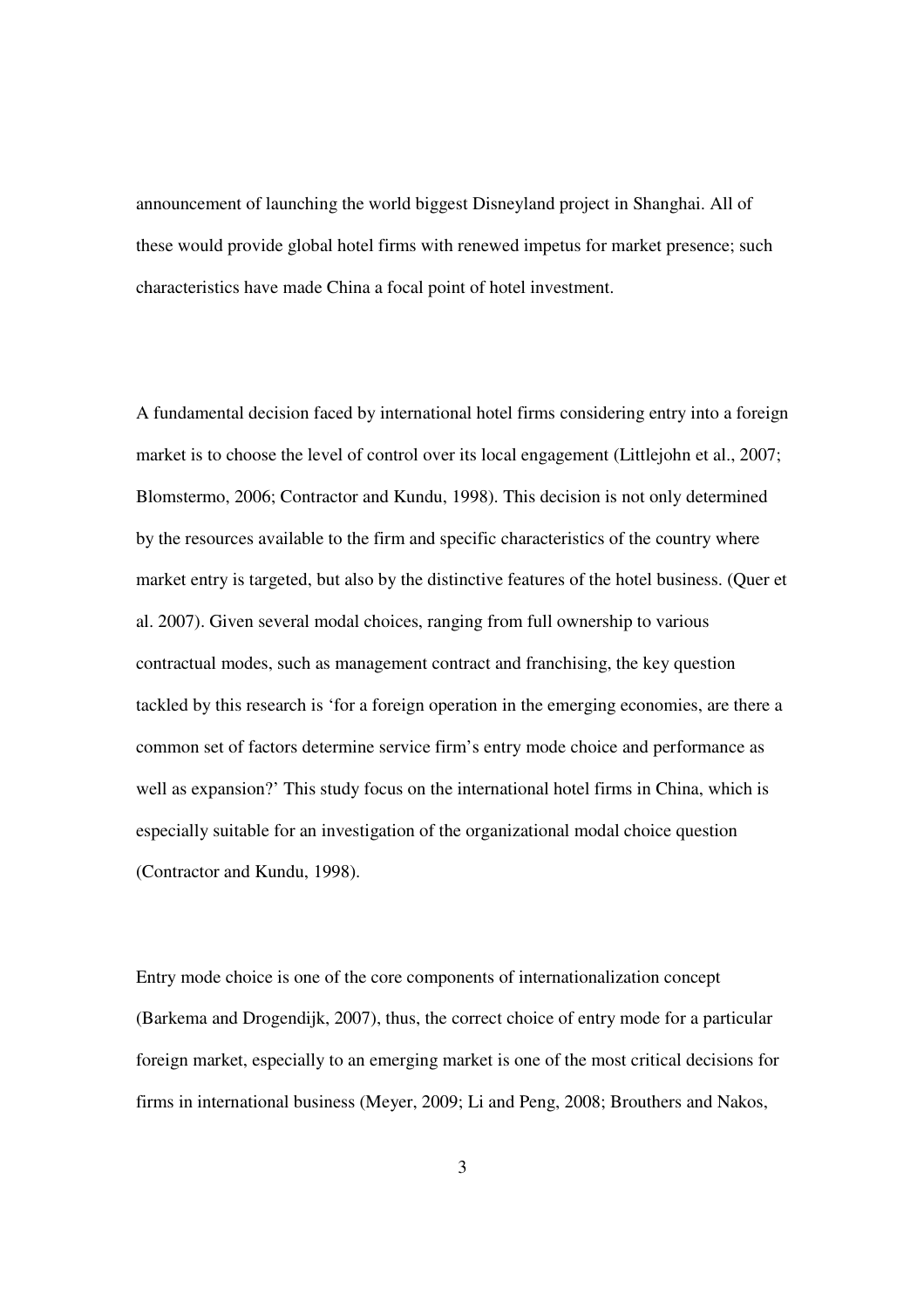2004). Although theoretical contributions have been more advanced in the area of foreign entry mode than in other topics of the firm's internationalization process (Andersen 1997; Agarwal and Ramaswami, 1992), it is clear that the implications of a post-entry evolution of foreign direct investment have yet to be fully explored (Canaball and White, 2008; Brouthers and Bamossy, 2006), and so a better understanding of the factors influencing firm's propensity towards an optimal modal choice would be highly beneficial to both theoretical development and management practice.

While previous studies have examined the choice between equity and non-equity modes for manufacturing (Kim and Gray, 2008; Pehrsson, 2008; Guillen, 2003) as well as service firms (Czinkota et al., 2009; Huang and Roche, 2006; Brown et al., 2003; Contractor and Kundu, 1998). Wrigth et al. (2005) identified that research on internationalization is increasingly recognizing there are important differences between manufacturing and service sectors in terms of their influence on crucial strategies such as foreign market entry. Furthermore, Ekeledo and Sivakumar (2004) compared the modal choice of manufacturing and service firms, which found entry mode practices in manufacturing sector are not always generalizable to service firms. However, the extant literature does not offer a theoretically sound and empirically corroborated framework for how services firms choose among different types of entry modes (Blomstermo, 2006; Contractor et al., 2003). In addition, previous scholarship largely neglects the impact of entry mode choice on firm's performance (Canaball and White, 2008; Kim and Gray 2008), and expansion (Demirbag, et al. 2007; Beamish 2004). To this end, although the topic of entry mode has been extensively discussed; a number of aspects remain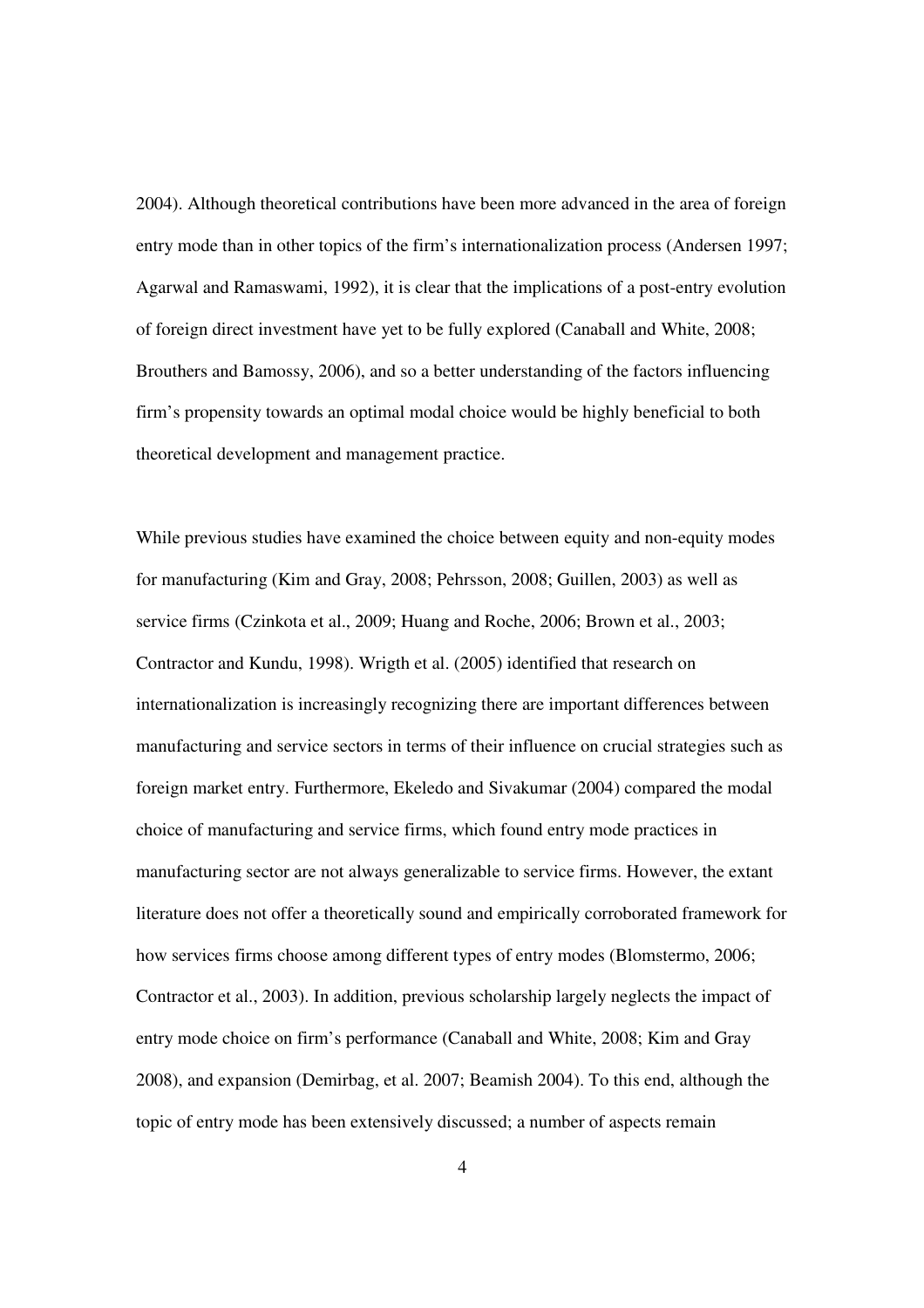unexplored. Thus, there appears to be scholarly concern in relation to the lack of composite theory towards entry mode choice of service firms.

It will be insurmountable to discuss any single or all the theories that have been presented concerning the foreign entry mode research (Contractor and Kundu 1998). In this study, we drew on the entry mode literature and incorporating the transactional cost analysis exemplified by Anderson and Gatignon (1986); the eclectic framework developed by Dunning (1988); as well as the institutional theory proposed by North (1990), although there are other perspectives such as Shane (1996)'s agency theory and Davidson (1987)'s bargaining power perspective. Moreover, contrary to the substantial number of investigations found in MNCs' initial entry mode selection, there has been a relative dearth of studies linking entry mode to performance (Brouthers and Werner, 2003; Kim and Gray, 2008). Hence, firm's post-entry expansion is exposed to another dimension of entry mode research. This paper integrates international business literature with a bearing on the modal choice issue; the dependent variables in this research are firm's entry mode choice and performance. The choice of an integrated framework is essential since the nature of Chinese business environment is so complicated that no single approach can capture all the key factors affect the choice of appropriate mode of entry (Li and Peng, 2008). Also, in response to the recent call by Hoffmann et al. (2009) for developing interactions between different theories, an integrative approach permits us to create new determinants (Meyer et al. 2009) in order to predict entry mode and obtain the most realistic description.

5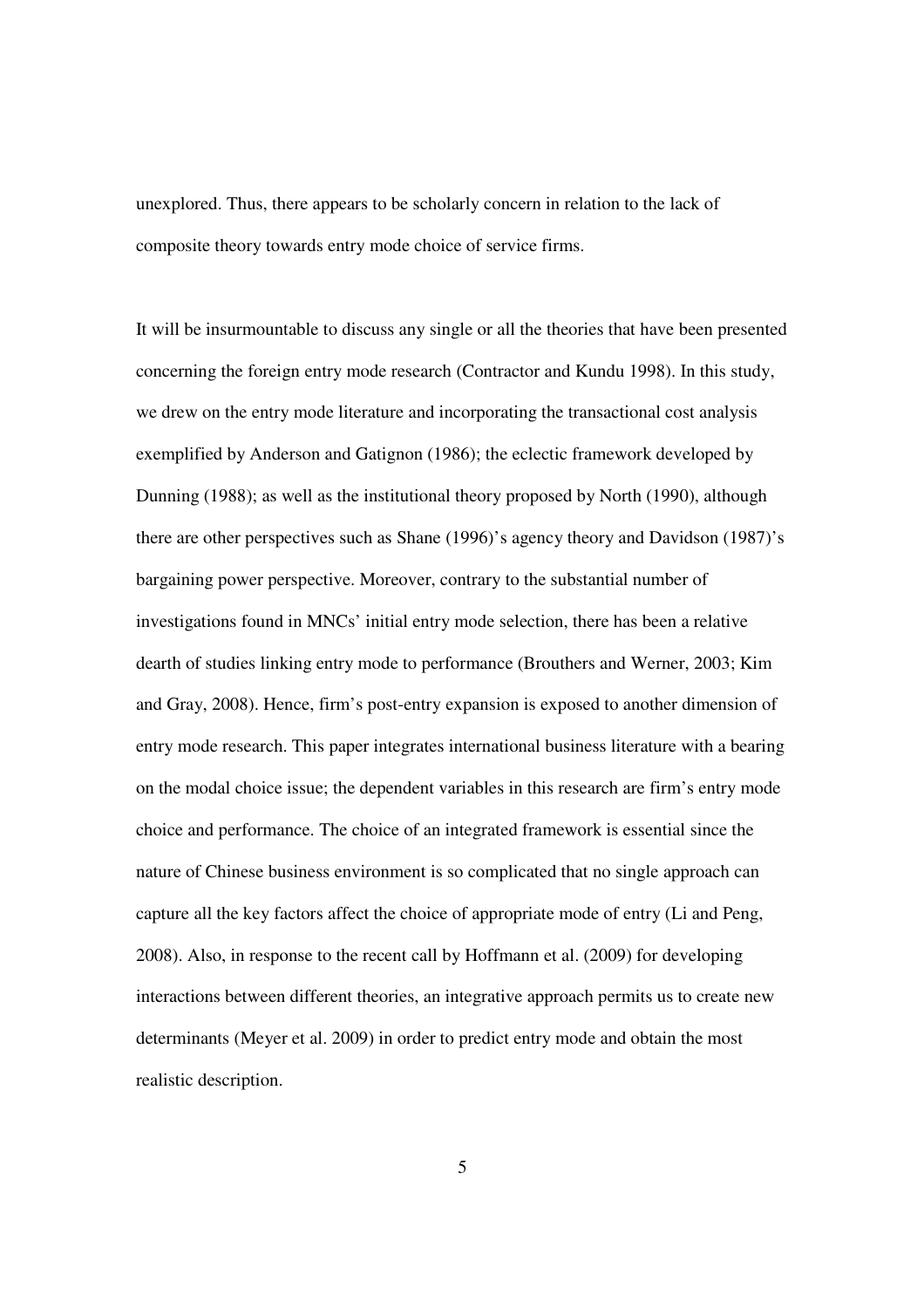The objectives of this research are to advance the theory and to establish an exploratory model for entry mode decision and its relation to firm's performance. Firms select entry mode strategies base on factors relating to the internal environment of a specific company, industry related factors in which the firm operates, as well as external environment of the operating units at national level (Peng, 2006). This study will investigate how these factors impact on firm's choice of entry modes; also examine the impact of entry mode on firm's performance. The overall model proposed by this research has been explained by the eclectic framework (Dunning, 1988) that conceptualizes the optimal level of ownership and control mode as a response by the firm to the interplay of environmental factors and as a determinant of firm's performance. Other complementary theoretical perspectives are also borrowed from transactional cost theory (Williamson, 1985); institutional theory (North, 1990); and resource-based view (Barney, 1991). These theoretical views explain the linkages between entry mode and each type of factors. The paper is organized as follows: a review of relevant literatures is followed by a presentation of hypotheses and data analyses. The paper concludes with implications of the empirical findings for management practice, and limitations that contribute to further theory development, empirical testing and research.

#### **LITERATURE REVIEW**

The existing literature on international business and FDI has largely taken on a manufacturing perspective; often implicit rather than explicit. Few empirical studies into the "Globalization" of tourism industry have been done so far, with the exception of Dunning and McQueen (1982) who completed a descriptive study based on data analysis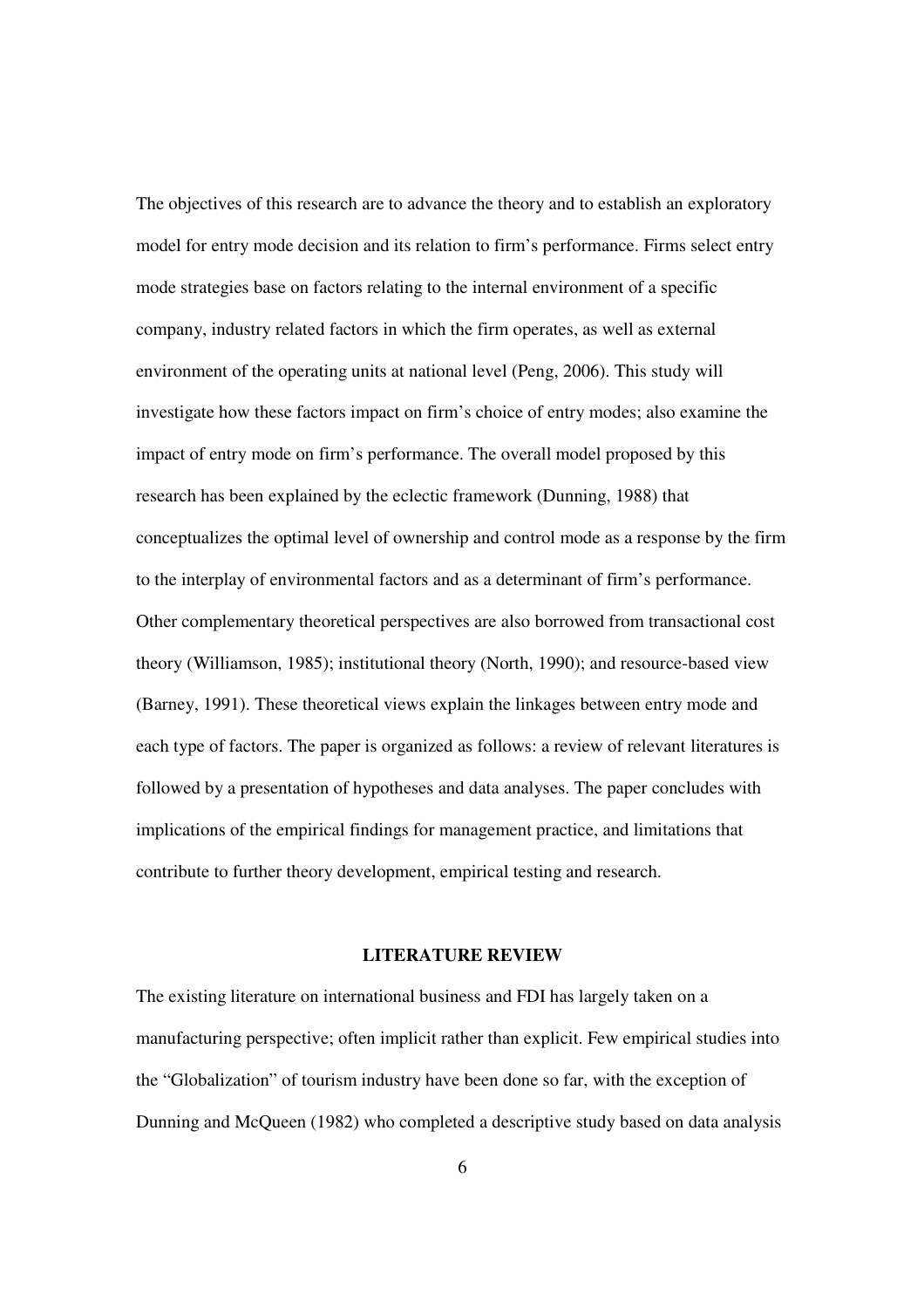of multinational hotel corporations. Additionally, Contractor and Kundu (1998) investigated the question of under what circumstances would a firm prefer to franchise its capability rather than run the operation itself. Erramilli et al. (2002) focused their research on the choice between different types of non-equity modes that service-firms employ routinely, based on the 'organizational capability' perspective. Furthermore, Brown et al., (2003) argued that the ownership and control dimensions of foreign market entry mode choice should be separated, and that foreign market entry decisions should be expanded to business activities beyond production and distribution.

As one of the world biggest emerging economies, China's experience in attracting foreign investment in services has started to pick up since 1990s. The service sector now account for 41.8 percent of the overall foreign direct investment. According to the World Tourism Organization (1999), China will be the world's number-one tourist destination by 2020, with annual arrivals of 130 million. As a result, the hotel industry will need to expand further to meet the growing demand from both international and domestic tourists. As Tang et al. (2006) noted that due to the lack of innovation and management expertise, China's own hotel companies are facing significant challenges, when compared to foreign multinational hotel firms, most of which have already declared China as a key target for expansion (See Analysis 1 and 2 Appendix A.). To date, overseas involvement in China's hotel business, although encouraged, has still been much under government control. The country's accession to the World Trade Organization (WTO) in 2001 was a significant event. Internally, work is progressing to improve the legal system and liberalize foreign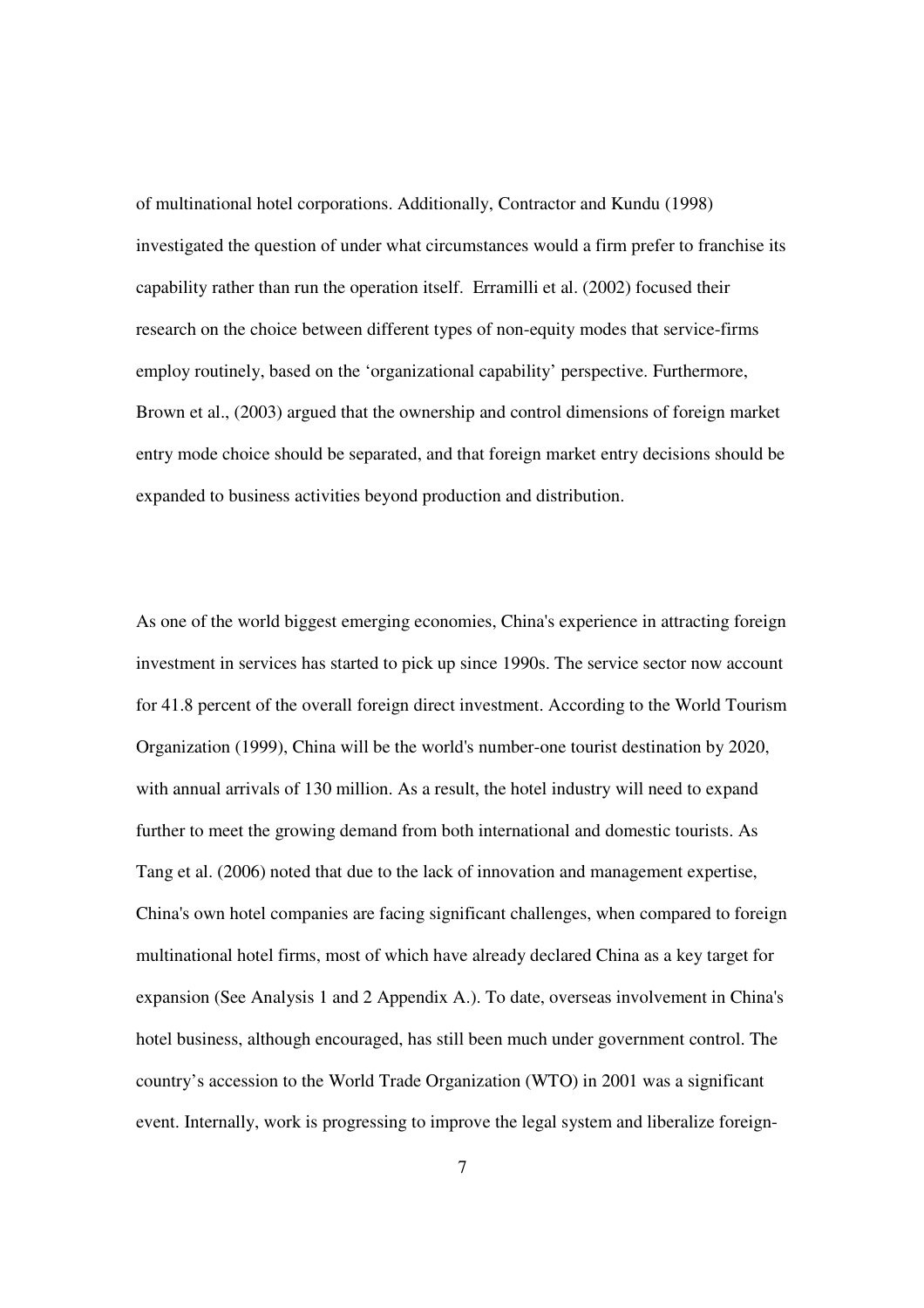investment restrictions. As far as tourism is concerned, China's relevant commitments such as the commercial use of land up to 40 years; wholly foreign owned entities are permitted to operate hotels and restaurants after four years accession to WTO.

One of the means by which hotel firms satisfy these competitive demands is referred to as internationalization or modes of foreign market entry, which represent institutional arrangements for organizing and conducting international business transactions (Root, 1987). The main methods of foreign entry in the hotel industry are: wholly owned operation, management contract with equity share, management contract, franchising, and marketing affiliation. Wholly owned international units place heavy financial demands on companies but allow greater control of any firm specific advantage. Management contract or franchising, on the other hand, make lighter financial demands on parent companies but, reduce the opportunity to control over international units (Yong et al., 1989).

#### **HYPOTHESES DEVELOPMENT**

To date, most of the relevant studies are focused on examining the impact of specific factors on firm's entry mode decision (Quer et al. 2007). Factors have been examined empirically include: technology transfer (Kim and Gray, 2008; Mattoo 2001), market size (Nakos and Brothers 2002), firm size (Demirbag, et al. 2008; Leung et al. 2003), CEO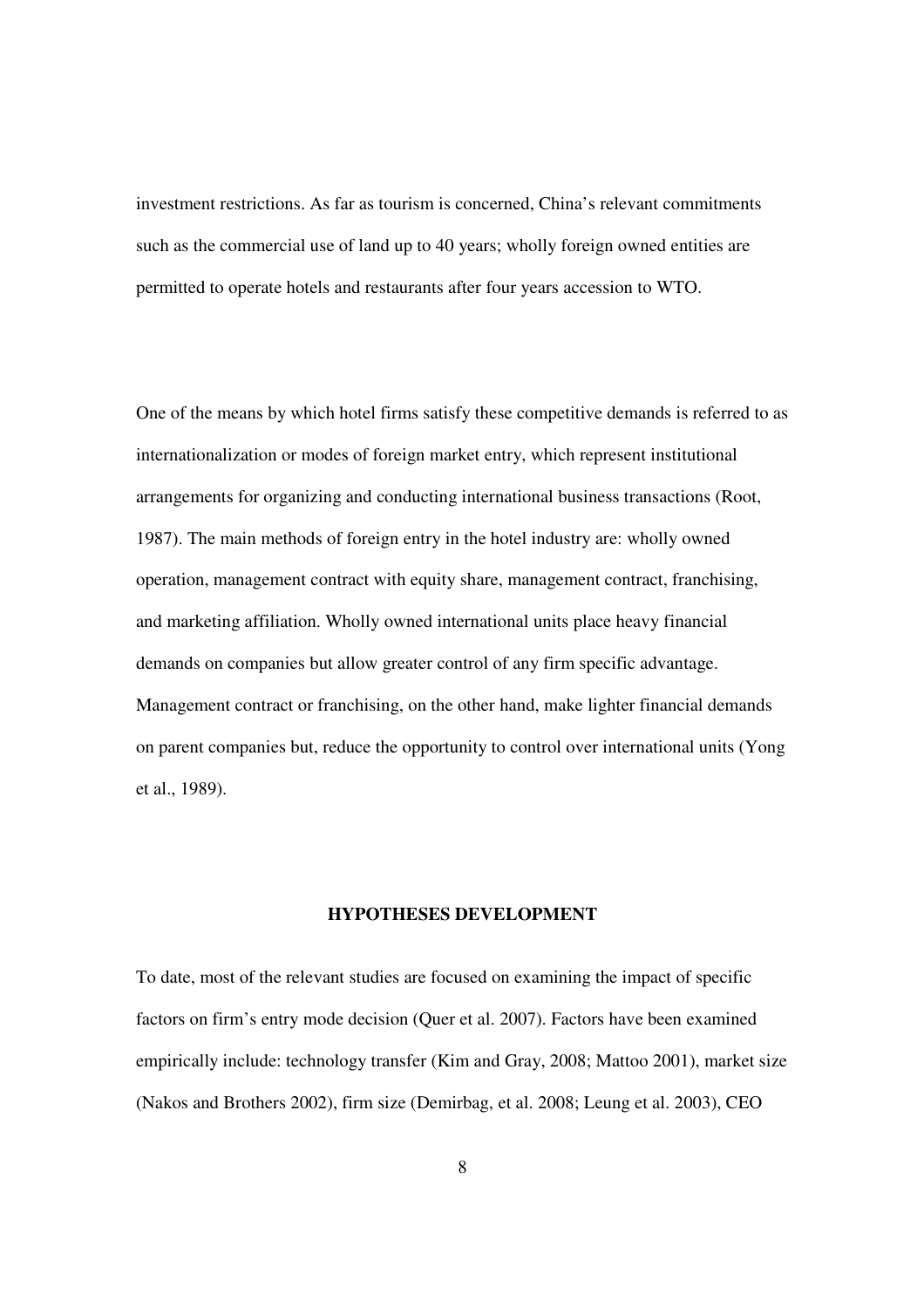successor characteristics (Herrman and Datta 2002), cultural distance (Kim and Gray, 2008; Cristina and Esteban 2002), industry barriers and firm advantages (Altinay, 2005), international experience (Li and Meyer, 2009; Chen and Dimou, 2005), country risk and environmental uncertainty (Hoffmann, et al. 2009; Demirbag, 2007), role of staffing (Konopaske et al. 2002), as well as foreign exchange rate (Baek and Kwok, 2002). All these factors can be classified into four groups, namely, country specific factors, industry specific factors, firm specific factors and product specific factors.

This research will go beyond the foregoing specific factors that impact on firm's entry mode selection by considering if there are a common set of variables would influence firm's entry mode decision, performance as well as expansion (See Appendix A, Figure 2).

The transactional cost analysis [TCA] is the most widely applied theoretical perspective in entry mode research (Canabal and White, 2008; Brouthers and Hennart, 2007). It essentially argues that firms choose an entry mode that minimizes the transaction costs associated with their international operations. In Williamson's (1985) TCA theory, three factors are suggested to influence decisions: asset specificity, uncertainty, and frequency (Geyskens et al. 2006). Among which, asset specificity appears to be a central explanatory variable in most of the studies. But empirical investigations indicate mixed results (Brouthers and Brouthers, 2003; Erramilli and Rao, 1993). This is largely due to it is not clear whether the concept of asset specificity has always been properly applied in the entry mode literature (Brouthers and Hennart, 2007). A common measure of asset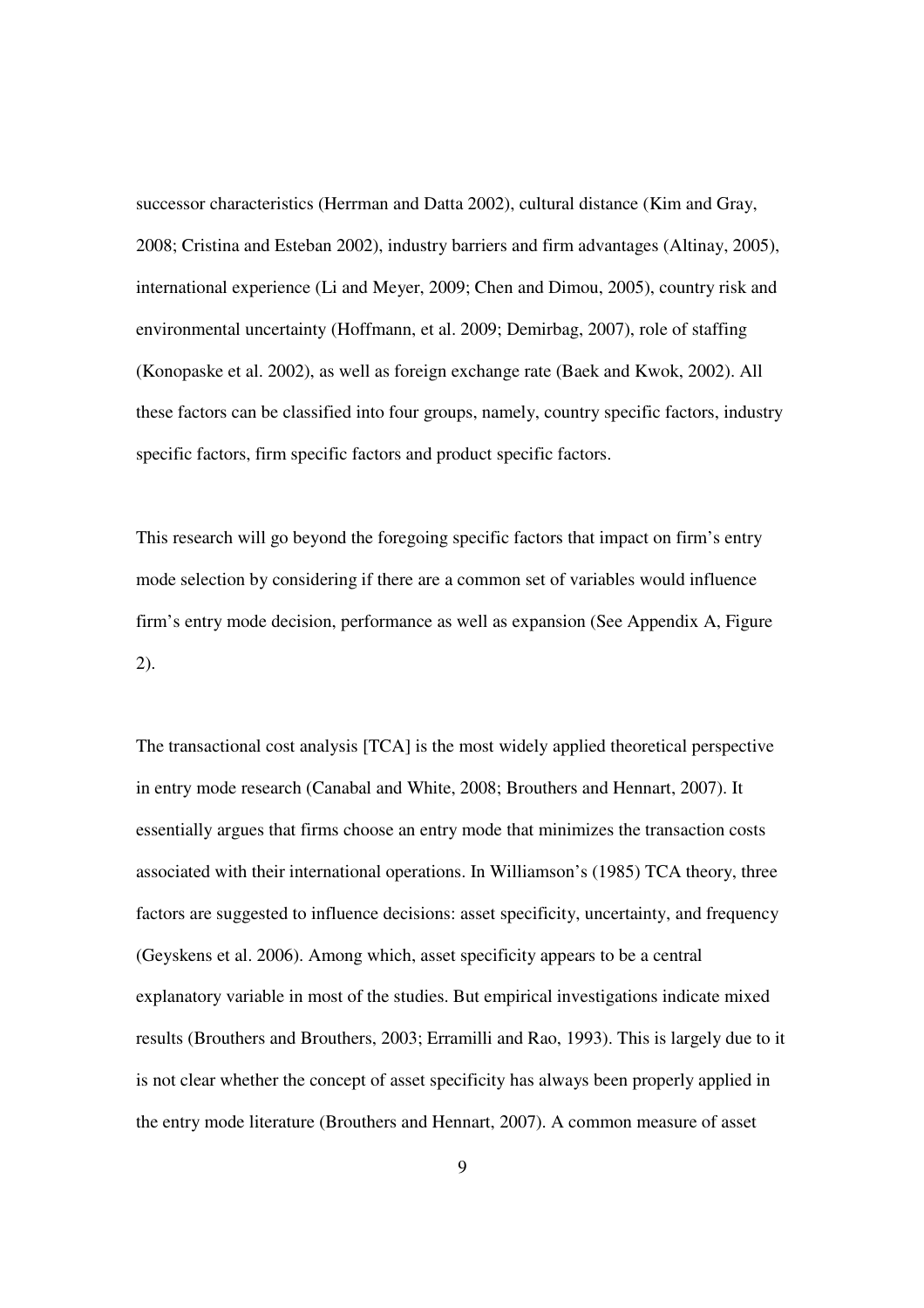specificity has been a firm's R&D and / or advertising intensity. Other studies have used perceptual measures such as technology asset specificity (Taylor, et al. 1998) and human asset specificity (Brouthers et al. 2003).

Dunning's (1988) OLI theory, namely ownership, location and internalisation, makes an argument that the multinational firm will prefer to 'internalise' via equity ownership when the 'market' for knowledge transfers 'fails'. Firm-specific know-how refers to knowledge that is proprietary to a given firm and is an important type of firm specific assets. When a firm transfers its specific know-how, such as proprietary technology or specific skills, it will concern about dissipation of such expertise to its venture partner (Kim and Gray, 2008). Risk-reducing considerations may push hotel firms that have proprietary technology to choose full-control mode in China. In essence, the risks associated with the dissipation of firm-specific know-how are cited as an issue of particular concern to MNCs foreign entry strategy (Slangen and Hennart, 2008). In the context of equity ownership, MNCs prefer to choose high control mode when they transfer high levels of proprietary assets (Demirbag, 2007). This is due to the transfer of these highly tacit assets can be better managed through a high control mode than a low control one (See Appendix A, Figure 3). Moreover, the use of high control mode may be appropriate in emerging economies that have weak intellectual property protections (Kim and Gray, 2008).

Another type of firm-specific assets may affect MNC's entry mode choice is reputation. Firms that invest heavily in brand-name will try to avoid free riding by other firms*.* Caves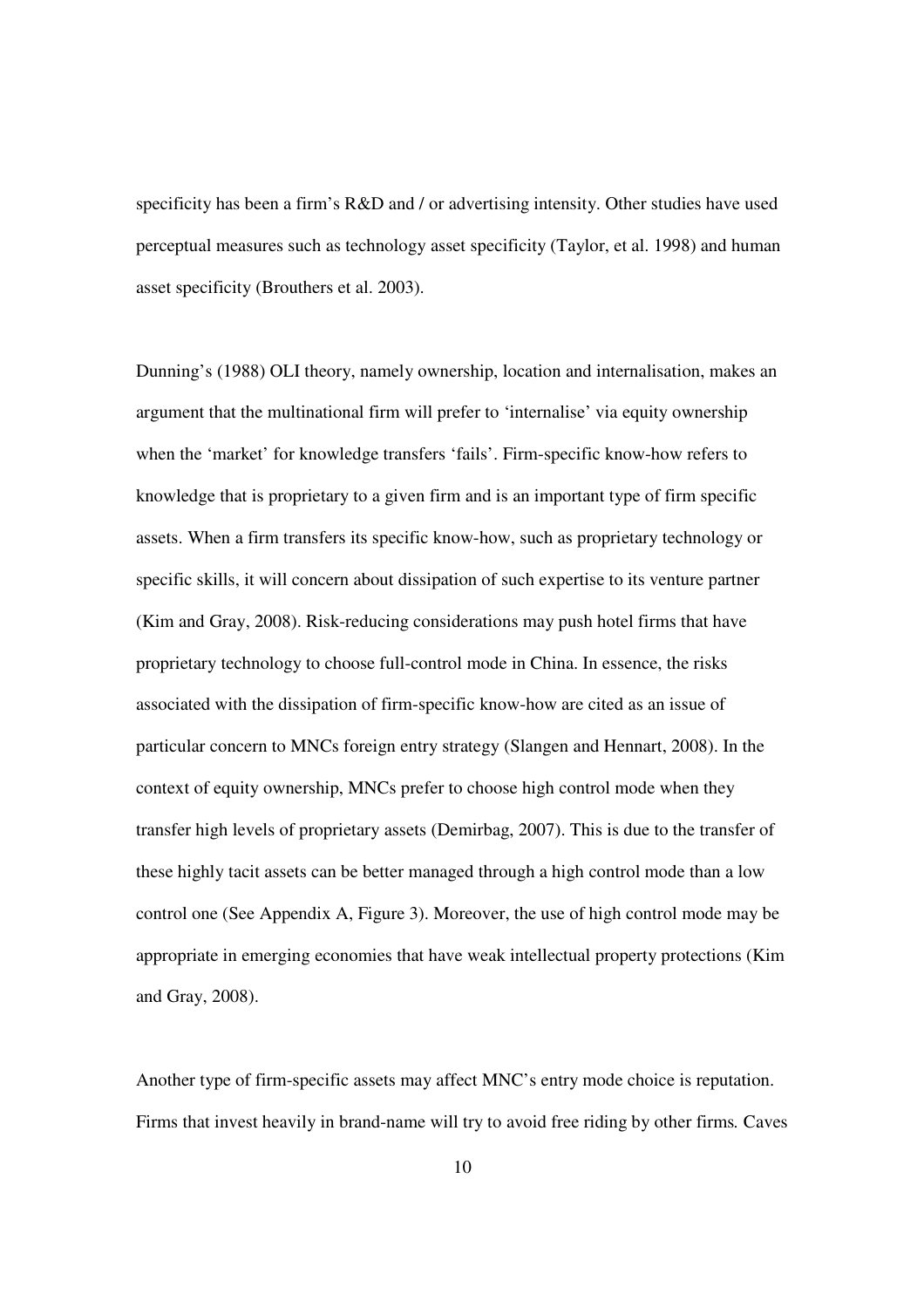(1982) highlight the danger of local partners, who have less to lose from degrading a brand than does the entrant. Therefore, firms will take control to protect their brand name from degradation by free riders. Maintaining good name is challenging and is most likely to be achieved with entry modes characterized by higher levels of control over intangible assets by foreign MNCs. Thus,

*H1a: The greater the risk of deteriorating intangible assets (inclusive tacit knowledge), the more likely firms will use entry modes characterized by higher levels of control, and thus minimize dissemination risk. H1b: The higher levels of control a firm use over its intangible assets, the better is subsequent performance.*

Dunning (1988)'s eclectic paradigm suggests that there are three factors will influence firms' entry mode choice, namely, ownership advantages, location advantages, and internalisation advantages. The eclectic framework has been commonly associated with resources-based theory and transaction cost analysis.

The size of the parent MNCs is a strategic variable in the research of modal choice (Demirbag et al., 2008). One view in the literature is that in order to capture the economies of scale on a global basis, a firm is required to have high control and ownership modes of operation (Kundu, 1998). The executives of such companies would indicate the need for equity-based ownership control in order for the firm to capture the economies of scale. Fladmore-Lindquist and Laurent (1995) studied the service industry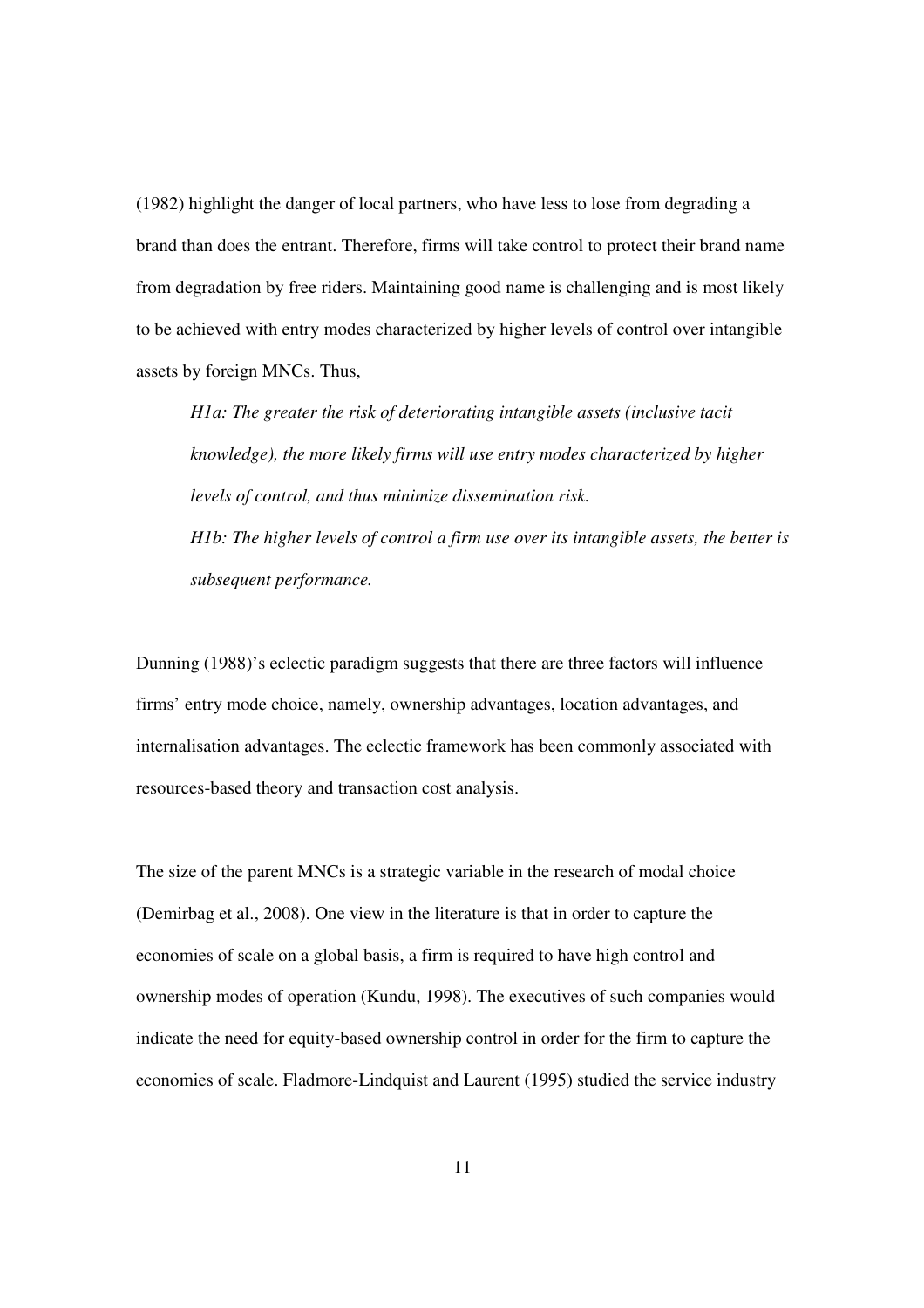but found the opposite conclusion. In view of the previous evidence and interactions with hotel managers, it is hypothesized that:

*H2a: The importance of scale in global hospitality operations will be negatively associated with rising levels of control and resource commitment.* 

According to the institutional view, when firms consider entering into a certain country, it first takes into account this country's regulations on foreign direct investment (Huang and Sternquist, 2007). Host government's macro-environment, in particular, the policy toward FDI often exerts significant influences on a firm's foreign expansion choices (Meyer and Nguyen, 2005). Supportive government policies and regulations toward the exchange rate and corporate taxes will contribute to a more favourable institutional environment and would tend to have a positive impact on firms' performance in a potential market (Demirbag,et al. 2007). The Chinese government now does not differentiate equity joint venture from wholly owned subsidiary in terms of financial policies and taxation (Deng, 2001). The regulatory environment in China is still changing, this holds particularly true after China joined WTO in 2001. After all, the government are far more concerned about what MNCs bring to the country in terms of employment and technology rather than how their deals are structured (Deng, 2003). In this sense:

*H2b: As the Chinese government gradually relax ownership control as well as offering greater incentives, foreign hotel firms are more likely to commit more resources as their choice of entry mode into China.*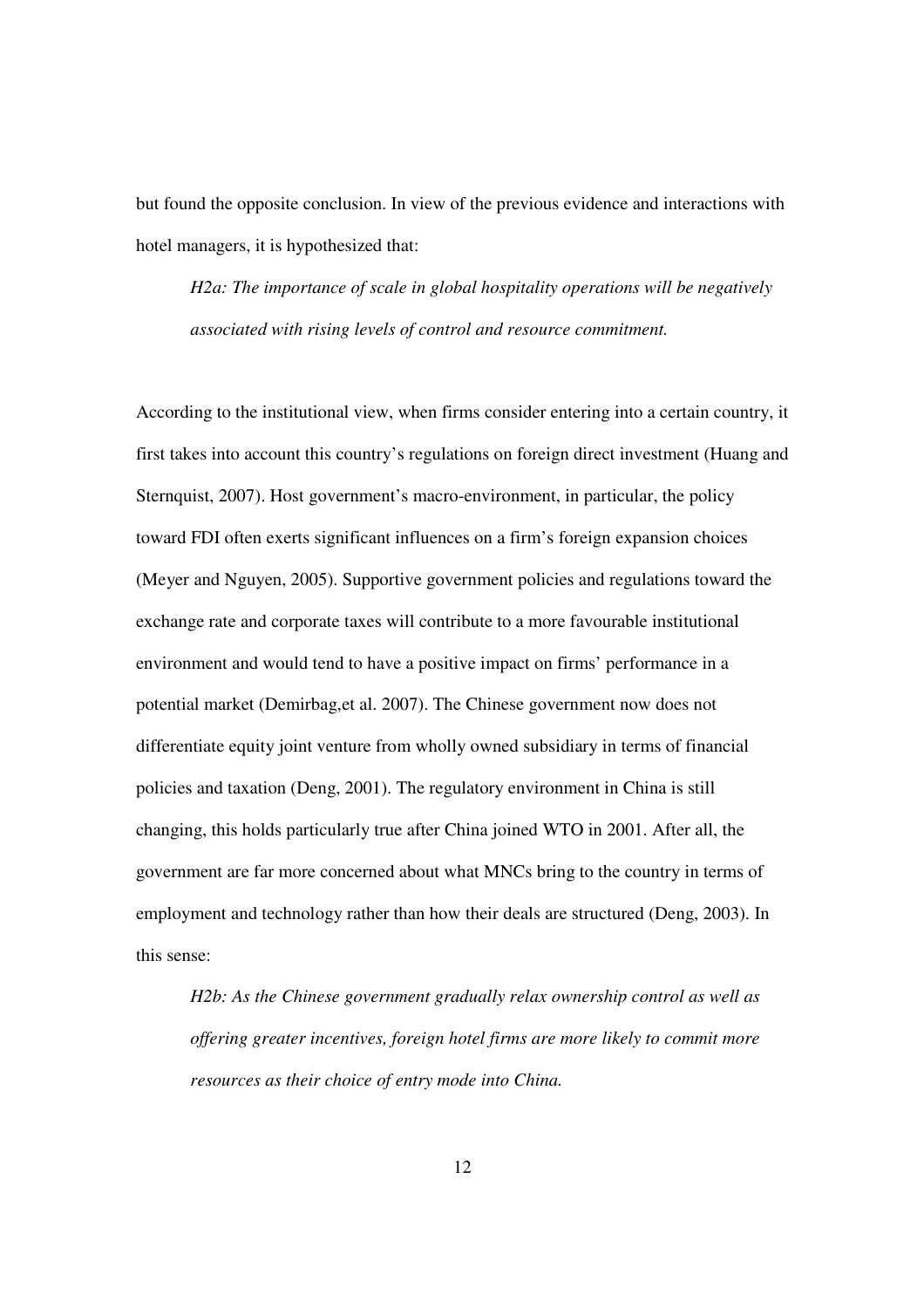Empirical studies report mixed evidence on the performance of non-equity control as opposed to equity ownership (Demirbag et al., 2007). Hu and Chen *(1994)* found from a survey of 382 Hong Kong subsidiaries operating in China, where high equity controls were more likely to be successful than those based on contractual agreements. Later studies conducted by Brouthers and Brouthers (2000) reached similar conclusions. Yet, there are empirical works suggest that contractual based agreements perform as equally well as high equity mode (Pan et al. 1999; Reus and Ritchie, 2004).

Complementary resources are often considered the most important motivations for firms to form strategic alliances. In general, the inputs committed to the alliance may take the form of cash, equipment, management skills and land. If the venture is going to succeed, the parents' contribution should be compatible with the parents' comparative advantages. Because of intangible assets are usually the main reasons for foreign firms to invest directly in a foreign country. Furthermore, the effective utilisation of these resources in the alliance's operation would be more important. If we accept the assumption that foreign management is more effective than the local partner, the firm's performance would depend on the managerial role played by the foreign partner. Although evidence in this regard is less clear, the hypothesis may be formulated as follows:

> *H2c: The lower resource commitment and control will negatively associate with performance.*

Organizational learning theory suggests that previous relevant learning eases the acquisition of new related knowledge (Cohen and Levinthal, 1990). Thus the more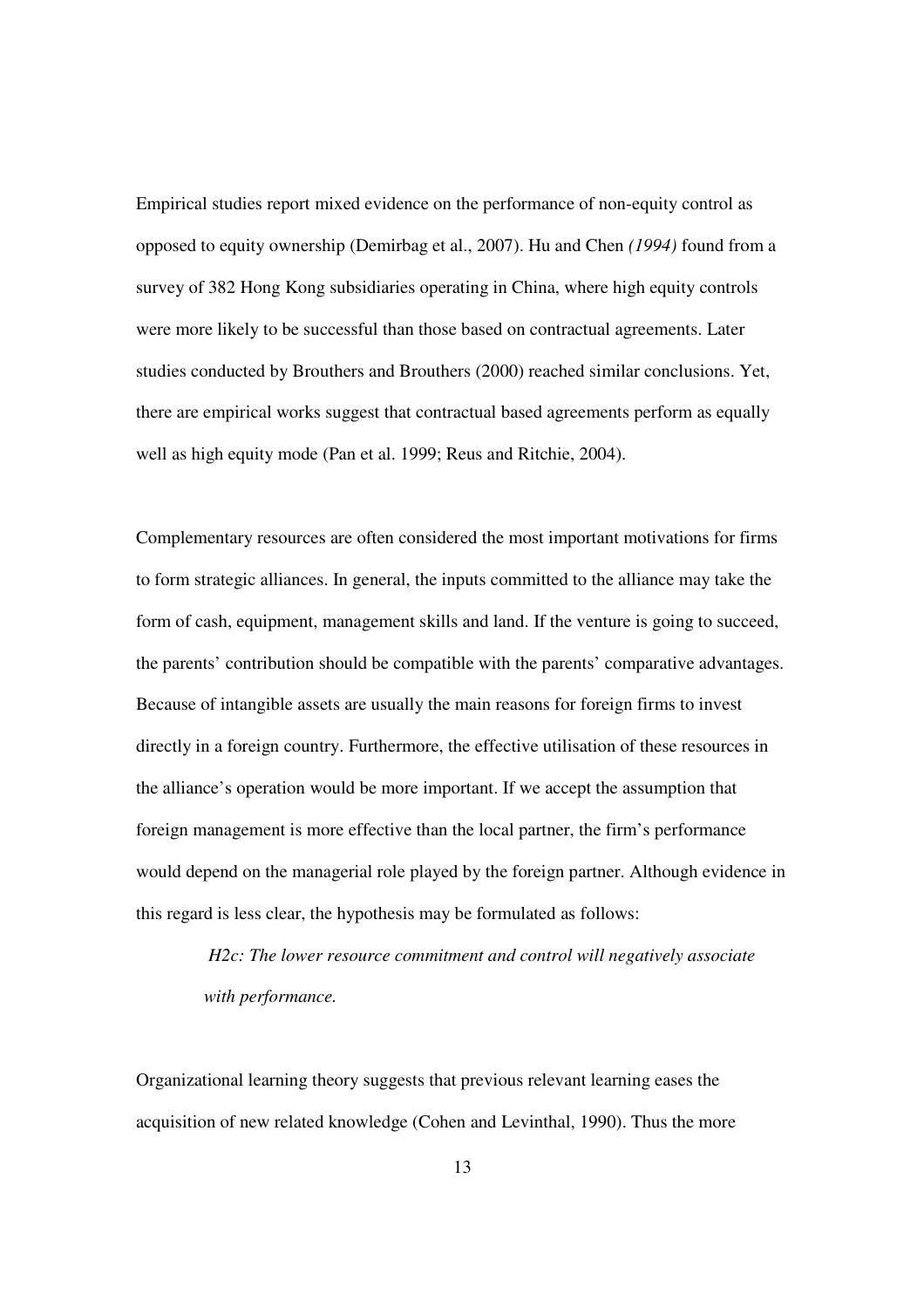foreign firms have acquired related knowledge to apply it, the more their subsequent performance are expected to benefit (Greenwood and Hinings, 1993). The implication is that parent companies' previous foreign entry experience both within the same country and from other countries has the potential to confer benefits for their subsequent performance (Barkema and Drogendijk, 2007). Moreover, the longer a firm has been operating abroad, the more opportunity they would have for its members to learn how to achieve congruence between partner goals and to accommodate cultural and other partner-related differences. A longer operational history should indicate that a hotel firm has been able to resolve conflicts over the attainment of partner goals and the way it is going to be managed. Thus:

*H3: The longer the time that a foreign hotel firm in China has been in operation, the higher will be its levels of performance.*

In many service industries, managers are not the primary owners of the organizations that they manage (Erramilli et al., 2002). This separation of ownership and control has led scholars to examine the mechanisms that owners have developed to ensure that employees act in accordance with the owner's goals (Brown et al. 2003, Quer et al. 2007). One of these mechanisms has been the development of management service contract, a hybrid organizational form that allocates ownership rights to the managers' retail outlets. This hybrid organisational arrangement reduces the cost of adverse selection in the assimilation of managers into an organization. The foregoing arguments lead to the hypothesis stated as follows: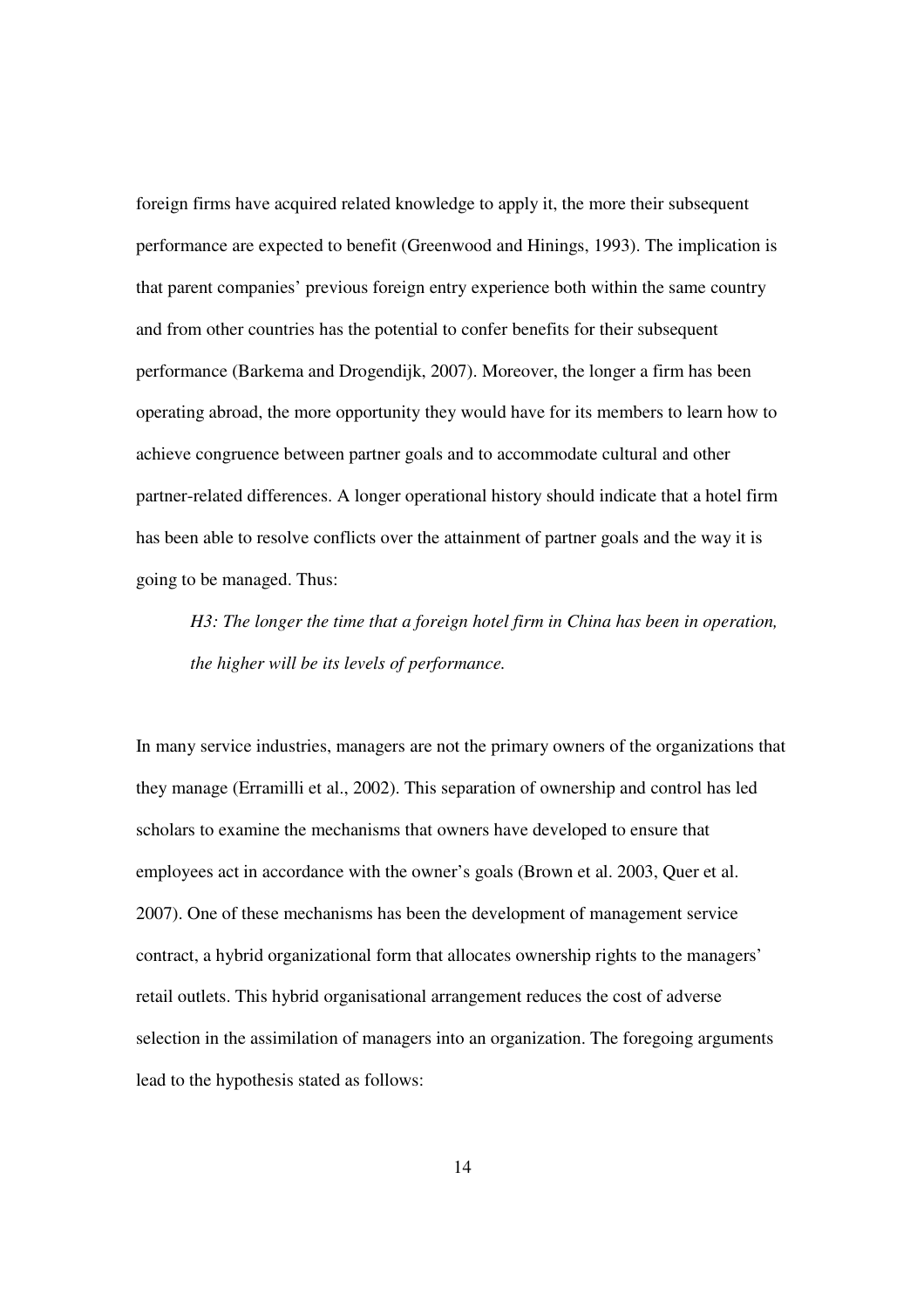*H4: The more a hotel firm emphasizes on non-equity based entry as its organizational form, the faster the firm will grow in a potential market.*

#### **METHODOLOGY**

# **Sample**

There is a unique characteristic of the hotel industry, due to its fragmented ownership and control structure (Quer et al., 2007; Chen and Dimou, 2005). Our empirical study was conducted in the Chinese hotel industry with a population of approximately 1500 foreigninvolved hotels (Horwath Report 2008) was used to test the model.

Firm level data were collected from China; they are defined as all foreign originated hotel operations that have either equity or non-equity based investment in mainland China. Hotels were identified through the '2007 Directory of Hotel & Lodging Companies – 76nd Edition'. Due to China's vast geographic size, thirteen cities were selected based on the number of international visitor's arrival and FDI inflow volume.

The sampling frame for this study was chosen as the 26% population of the international hotel firms located in China. Thus, a total of 160 questionnaires were mailed to hotel general managers in China who had at least one year experience in his/her current position. A final response rate of 28.7 percent was achieved with 80 usable questionnaires, after eliminating two responses due to missing data in more than one section of the questionnaire. According to Crawford-Welch (1990), the response rate of previous research conducted in hospitality industry range from approximately 10 percent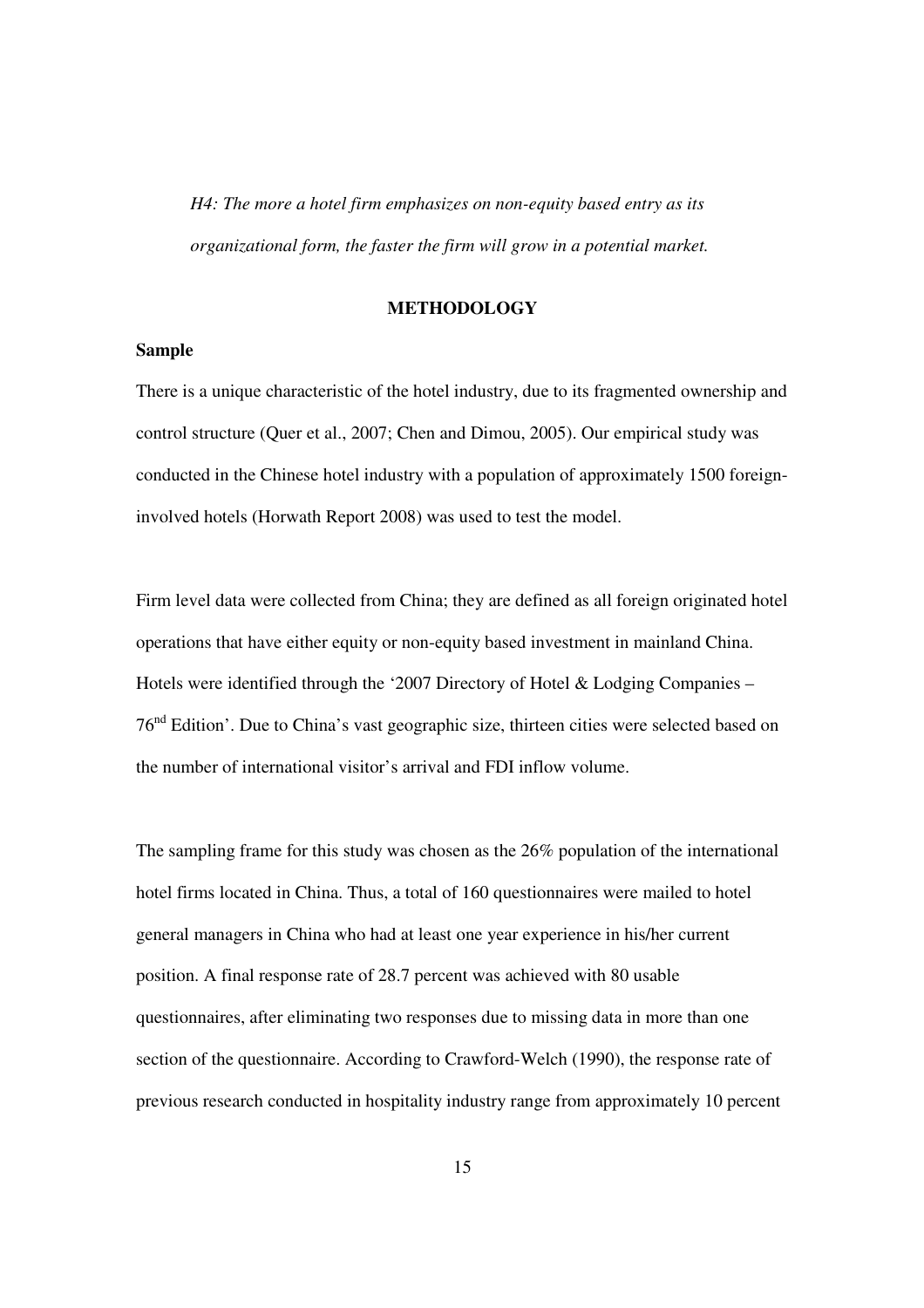(Dev, 1988) to 30 percent (Tse, 1988). Given the consideration of highly concentrated nature of respondents, the response rate of 28.7 percent is quite respectable when compared with similar studies in the hotel industry. For example, Brown et al (2004) and Zhou and Dimou (2005) had an effective response rate of 22.2 percent and 19 percent respectively.

# **Measures**

Previously established scales were utilized to measure the constructs of this research. Questionnaire was designed following an extensive review of the academic literatures.

#### *Dependent Variable*

#### *Entry mode*

Based on previous scholarships regards to the selection of entry mode (Quer et al. 2007; Ekeledo and Sivakumar, 2004), we characterized our dependent variable of entry mode, Variable 1 (MODE), into two categories: a value of 0 for equity based entry mode, and 1 for non-equity based entry mode. Equity entry modes include different types of FDI (joint ventures, acquisitions and wholly-owned subsidiary), while non-equity modes include contractual arrangements such as franchising and management contracts.

# *Performance*

Hotel firms' performance in China is another dependent variable in this study. Previous research shows substantial variances in the operationalization of performance with researchers assessing firm performance through measures such as financial performance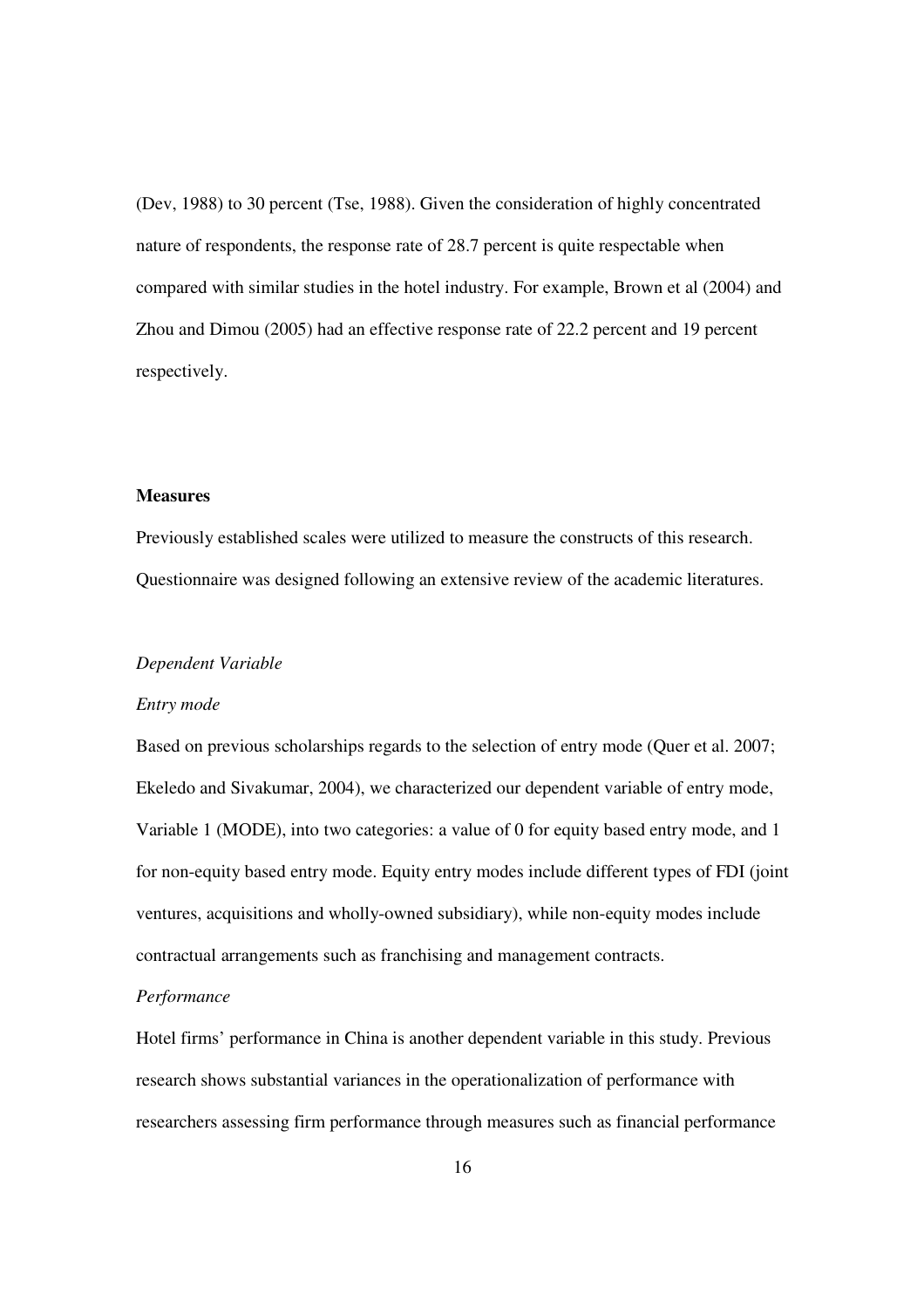and growth rate. Consequently, there is considerable disagreement concerning the measurement of performance (Chowdhury, 1992). Many empirical studies indicate the inadequacy of financial indicators such as profitability in assessing performance (Chowdhury, 1992; Delios and Beamish, 2004). Since firms often have objectives in addition to financial ones (Kim and Hwang, 1992), a multifaceted measurement might be more appropriate (Glaister and Buckley, 1999; Delios and Beamish, 2004). For these reasons, this study will use both financial and non-financial measures. For the hypotheses on firm's subsequent performance, Variable 2 (PERF) is coded, with 0 equals to high performance and 1 equals to poor performance.

#### *Independent Variables*

# *Dissipation of Intangible Assets*

The term intangible assets in this study refer to both tacit knowledge and intangible knowledge. It is coded as X1=Risk of Deteriorating Intangible Assets and Dissipation (INTAN). There are four measures for this variable. The first two: strategic know-how, and intangible assets focused on parent firm's ownership choice against this two measures. Dissipation measure was represented by the retention of control over intangible assets, and tacit knowledge.

# *Firm Scale*

Firm scale, as often measured by global sales, is a surrogate for the amount of resources (capital, employees, sales) the firm has under its command (Kundu 1998). In study of firm scale, respondent's annual sales and number of hotels were measured against entry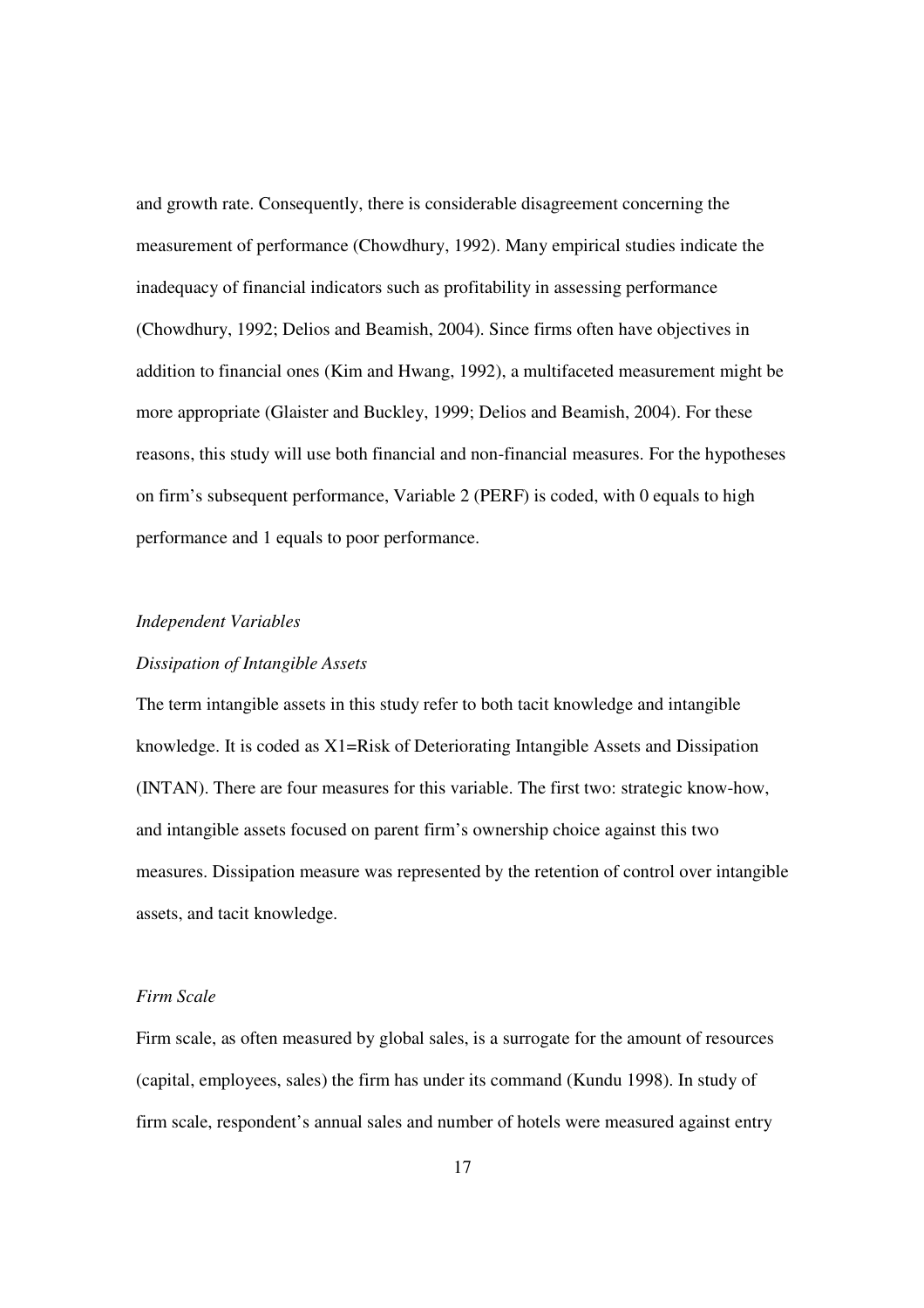mode (MODE). This measure required that firms indicate the number of hotels their parent firms operating on a worldwide basis. Hotel parent firm's annual sale from fiscal year of 2003 was gathered through firm's annual report. It is coded as X2=Firm Scale (SCALE).

# *Government regulations*

Government regulations capture the impacts of government legislation and policy, such as exchange rate, corporate taxes and FDI incentives on firm's modal choice and performance. It is coded as X3=Government regulations (GOVE).

# *Parent control*

The ownership pattern or equity control of the affiliate is expected to have an impact on MNC's entry mode choices (Demirbag et al., 2008). In this case, parent control measures the foreign parent firm's ownership control to its performance, which is coded as X4=Control (CONT).

#### *Experience and learning*

Firm's previous FDI and international experiences are expected to impact on their entry mode choice and performance. The experience variable in the context of this study indicates firm's international experience impacts on its entry mode choice and also subsequent performance. It is coded as X5=Firm Experience (EXPER).

# *Speed of expansion*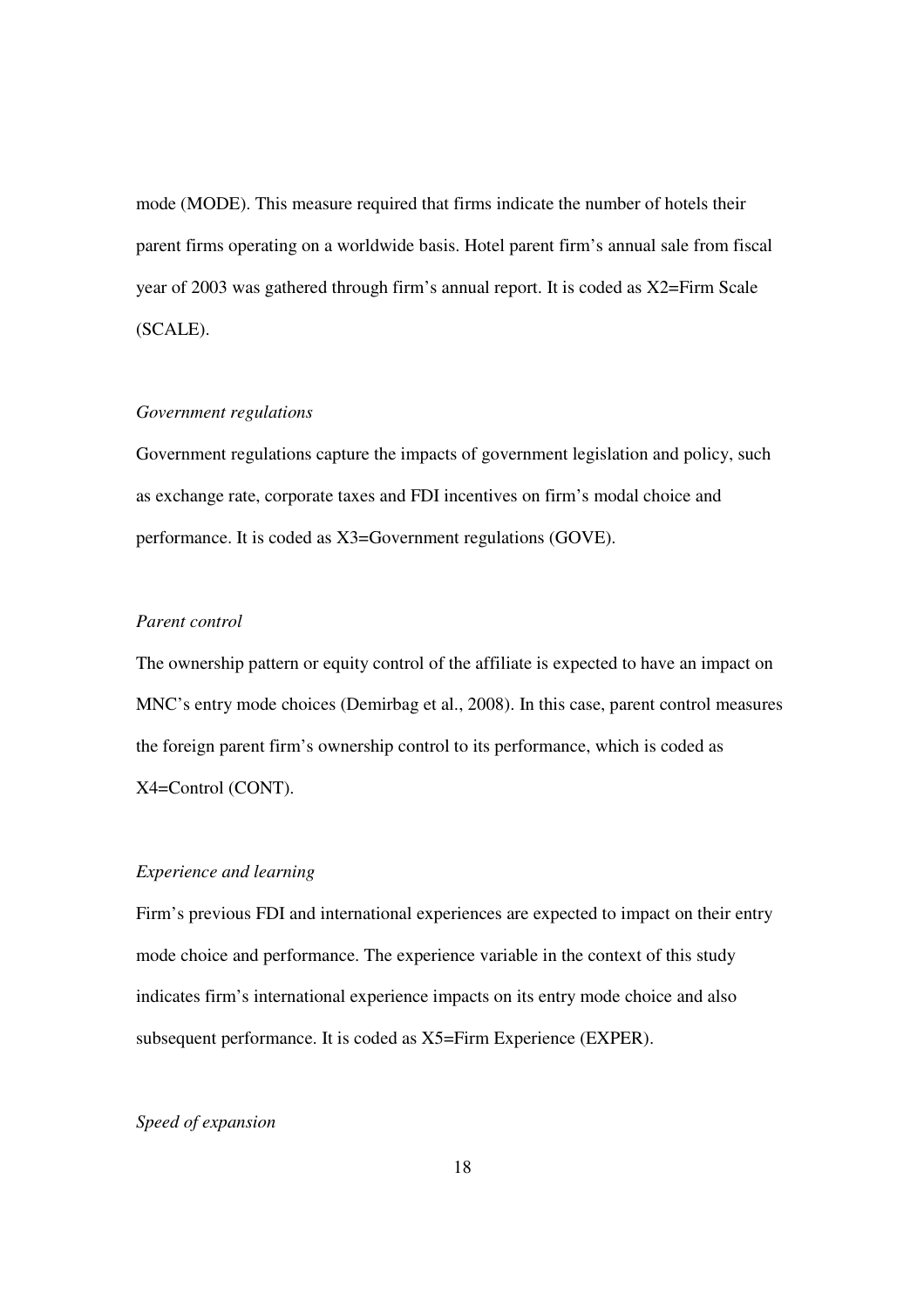We define non-equity based cooperative ventures as those who do not incur any equity commitment during the development and operation of the firm. In the case of hotels, nonequity based cooperative venture is mainly represented by firms managed by pure management contract and franchising. It is coded as X6=Speed of Expansion (EMODE2).

#### **ANALYSIS AND RESULTS**

A Pearson correlation analysis between the dependent and independent variables was performed, which revealed that most of the correlations among the 8 variables are relatively small. In terms of reliability, the most important figure is the alpha value, which should be above .70 (Pallant 2001). In this study, the mean score of each variable and scale, standard deviation, Cronbach alpha value were identified. Nearly all scale reliability for all constructs exceeded the minimally acceptable level. These results establish the acceptability of reliability the study constructs in the confirmatory factor analysis. The evidence also suggests that multi-collinearity is, perhaps, not a serious problem with the data.

Hypothesis 1a argues that the greater the risk of deteriorating intangible assets, the more likely firms will use entry modes characterized by higher levels of control, and thus minimize dissemination risk. The cross-tabulation and correlation results strongly support Hypothesis 1a at  $p < 0.01$ , which is in line with the Kim and Gray (2008)'s study. Hypothesis 1b states that the higher levels of control a firm use over its intangible assets, the subsequent performance is better, which has been partially supported.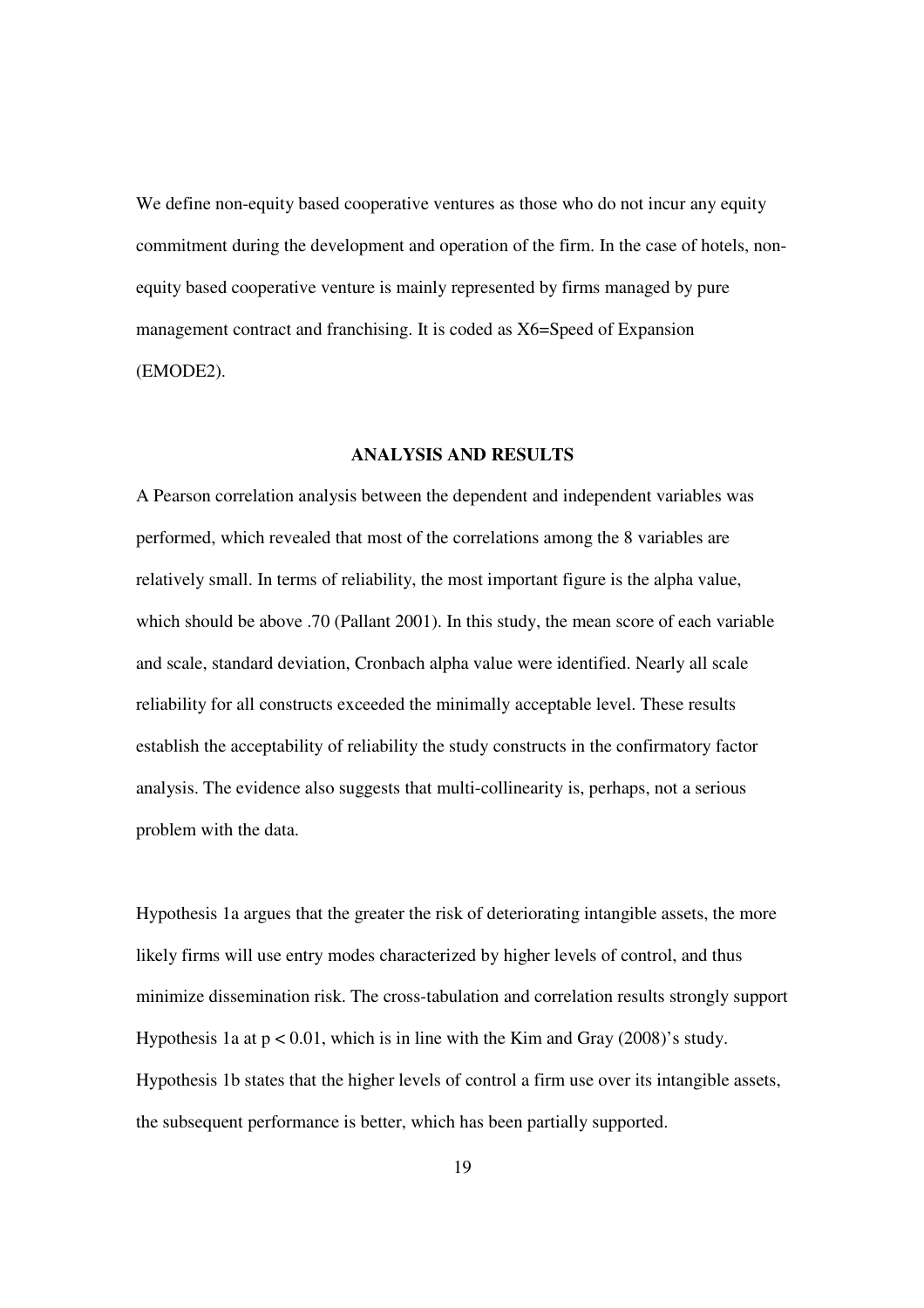Hypothesis 2a predicts that the importance of scale in global hospitality operations will be negatively associated with rising levels of control and resource commitment, which has also been supported at  $P < 0.05$ . Hypothesis 2b tested the impact of government policy on firm's modal choice; correlation result suggested that firms will commit more resources as their organizational form with the increasing relaxation of government policy. Hence, Hypothesis 2b was confirmed at P <0.05, which conformed to Huang and Sternquist (2007)'s proposition that when government incentives for investment is great firms will favor entry modes that involve relatively high-resource commitments. Hypothesis 2c predicts that the lower resource commitment and control will negatively associate with performance. It is supported through correlation analyses at p<0.05 that align with Demirbag (2007)'s finding.

Hypothesis 3 argues that the longer the time that an international service cooperative venture in China has been in operation, the higher will be its levels of performance. It has received support through logistic regression and correlation analyses at p < 0.05, which reached similar conclusion as Barkema and Drogendijk (2007).

Hypothesis 4 states that the more a hotel firm emphasizes on non-equity based cooperative venture as its organizational form, the faster the firm will grow in a potential market. It was statistically supported through a correlation analysis at  $p<0.05$ .

 All in all, most of our hypotheses are unequivocally supported, with weaker support for some others. The overall results appear quite satisfactory.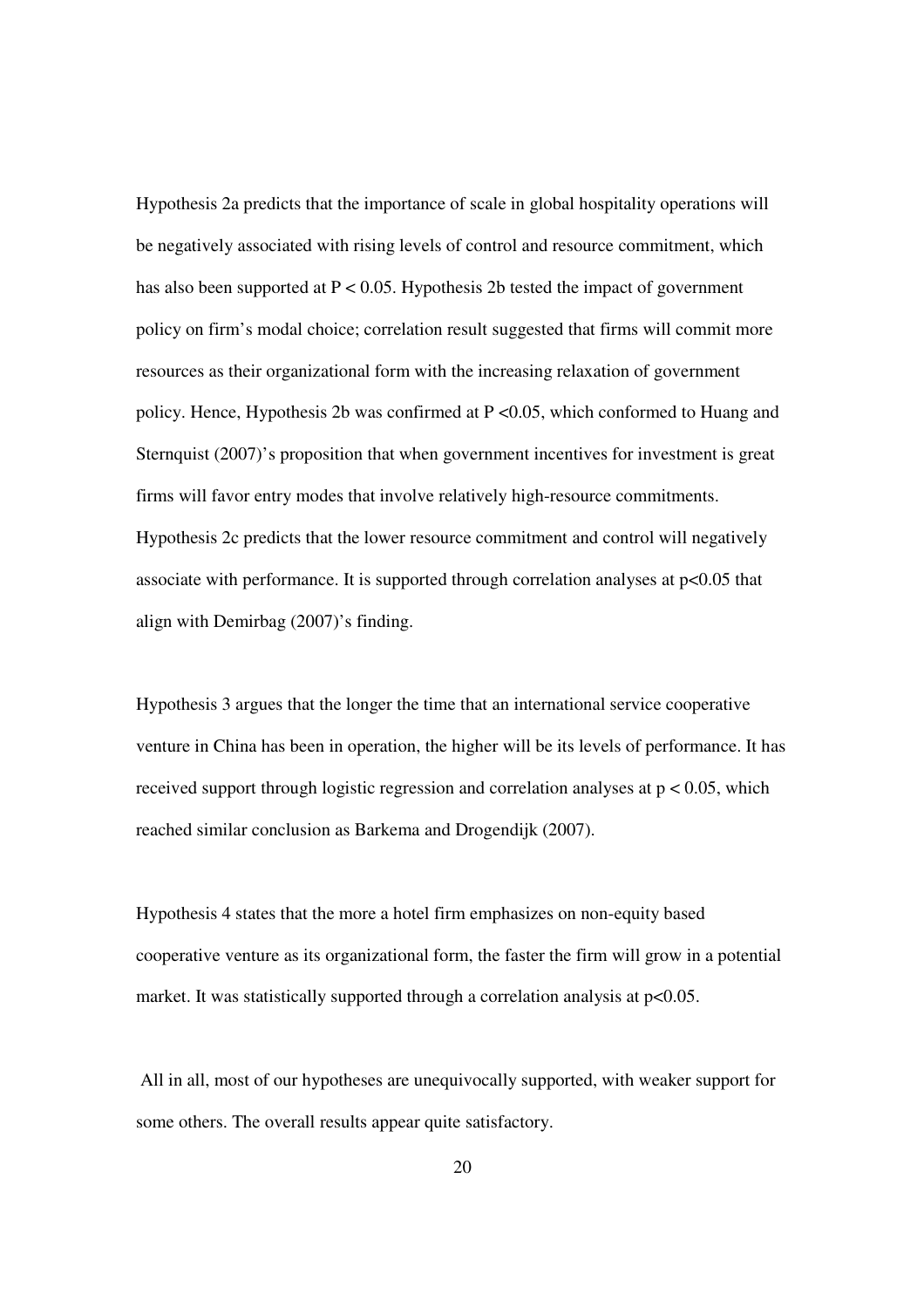#### **DISCUSSION AND RESEARCH IMPLICATIONS**

While a significant amount of research has been devoted to understand the choice between equity and non-equity modes, relatively little is known about firm's post-entry activities (Canaball and White, 2008). This paper attempts to address this gap in the literature. The key issue investigated by this research is: 'Are there a common set of factors influence firm's entry mode choice and performance as well as expansion in an emerging economy.'

First, the significant, positively singed statistics supports that firms intrinsically prefer the equity based, high-control initial entry mode when the risk of deteriorating intangible assets is high. Second, the results provide strong support for Dunning (1988)'s Eclectic framework that the rising level of control, for example, equity based high-control entry mode is negatively associated with the importance of scale in hotel firm's global operation, which allow firm's rapid expansion in the foreign market. Third, our results indicate that host country's government regulations affect firm's entry mode choice decision. In the context of this study, as China gradually relaxed its ownership control to global hospitality firms, more MNCs are willing to commit greater resources to a higher control entry mode in order to avail the government incentives and gaining more financial returns.

While there is a growing volume of entry mode research, such studies tend to examine the criteria used to select a mode of entry, but ignore performance implications (Kim and Gray, 2008; Brouthers and Bamossy, 2006). Based on the analyses, it appears that an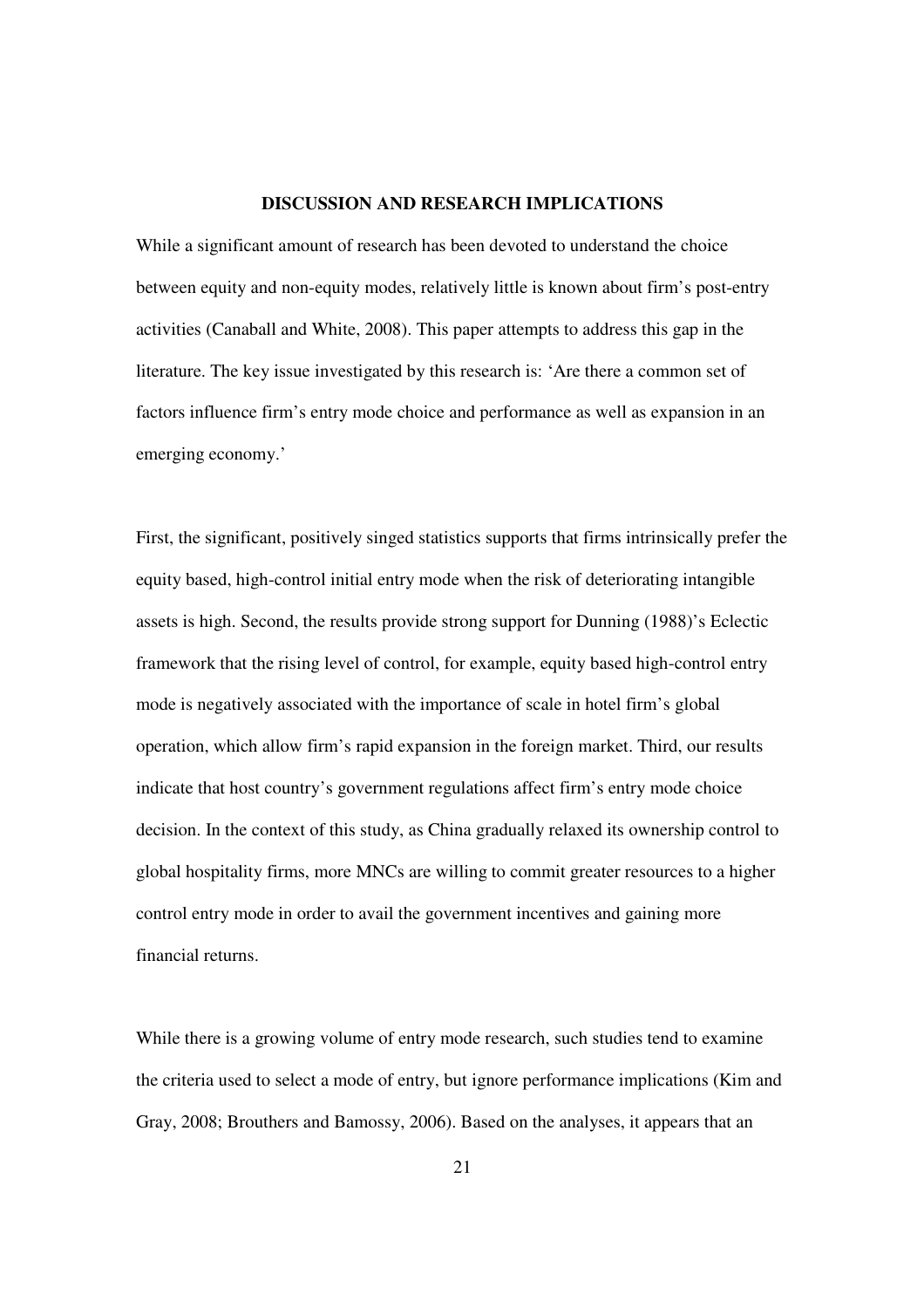extended composite organizational theory model of mode selection does a good job of predicting performance construct. Results suggest that similar variables affecting entry mode choice decision, yet, influence firm's post-entry performance. We found that the longer time the firm in foreign operation with cooperative venture experience, the better it performed, in terms of both pure financial and balanced non-financial indicators. A longer operational history denoted that an international service cooperative venture has been able to avoid severe conflicts over the attainment of partner goals and the way it is going to be managed. Additionally, it is found that firms perform better when foreign partner contribute more control over the operation of the hotel, as less damage done to the intangible assets and competencies.

This study finally explored the influences of firm's entry mode choice to its speed of expansion, which have gained little attention from previous researchers. The data supported the proposition of which, foreign entrants characterized with non-equity based initial entry mode tended to expand quicker than those who entered on an equity-based mode. It seems like lower financial commitment provided firms with greater flexibility of expansion.

#### **CONCLUSION**

The results of this study provide theoretical and practical implications regarding the entry strategies of international hotel firms to China, particularly the relationship among firm's entry mode choice, performance implications, and speed of expansion. First, this study establishes the importance of firm's post-entry performance and expansion elements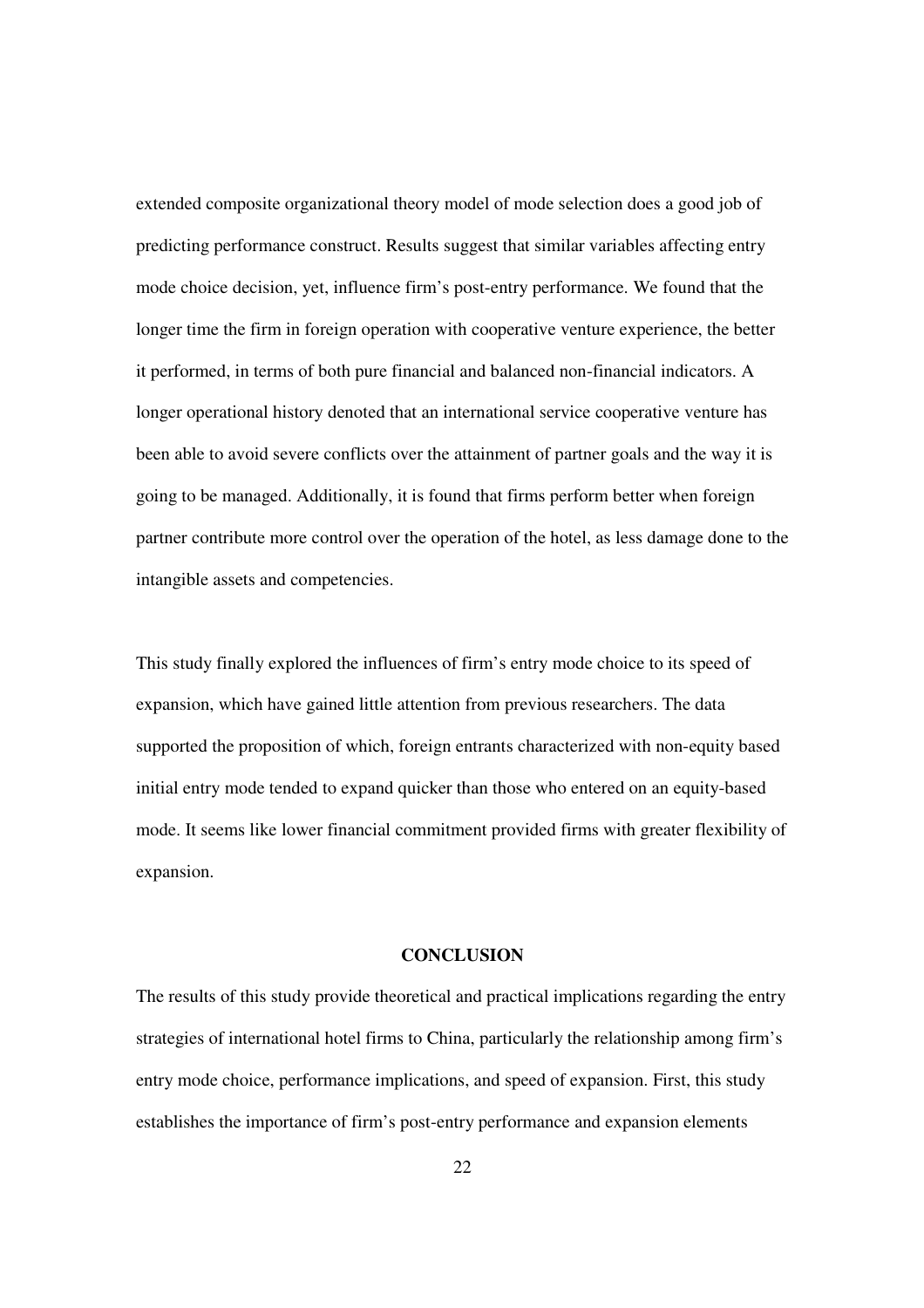related to service firm's entry mode propensity, attempted to contribute to the existing knowledge by arguing that besides the country and firm specific variables, firms' performance and expansion after the initial entry should also be taken into account as determination of the modal choice. Second, our research revealed that firm performs better when previous international experience had been established. Although Contractor and Kundu (1998) and Erramilli et al. (2002) indicated the propensity to non-equity entry mode is greater in the global hotel sector. This research though revealed a different perspective by arguing when potential foreign hotel firm is a performance - driven entrant, equity based entry mode should be prioritized, whereas expansion – driven firms should adapt non-equity based entry mode as their organizational form.

This study provides some limitations and suggestion, which offer immediate avenues for future research. First, the hotel industry is characterized as highly competitive and dynamic. Since this study involved only large hotel multinationals, the findings may not be applicable to small and medium sized hotel firms or to countries outside developing economies. Second, because the sample included only large, highly international firms, it may be suggests of seeing entries into more extreme temporary market (China – as a high risk developing market) since these firms have entered the lower risk (more developed) markets many years previously. Thus, the results gathered may be biased due to target country being entered and may not represent mode performance implications in the other developing, emerging economies. Finally, another critical question remains un-addressed, how do firms determine the importance of each independent variable, compared to the other variables in making entry mode choice decisions? If one variable suggests wholly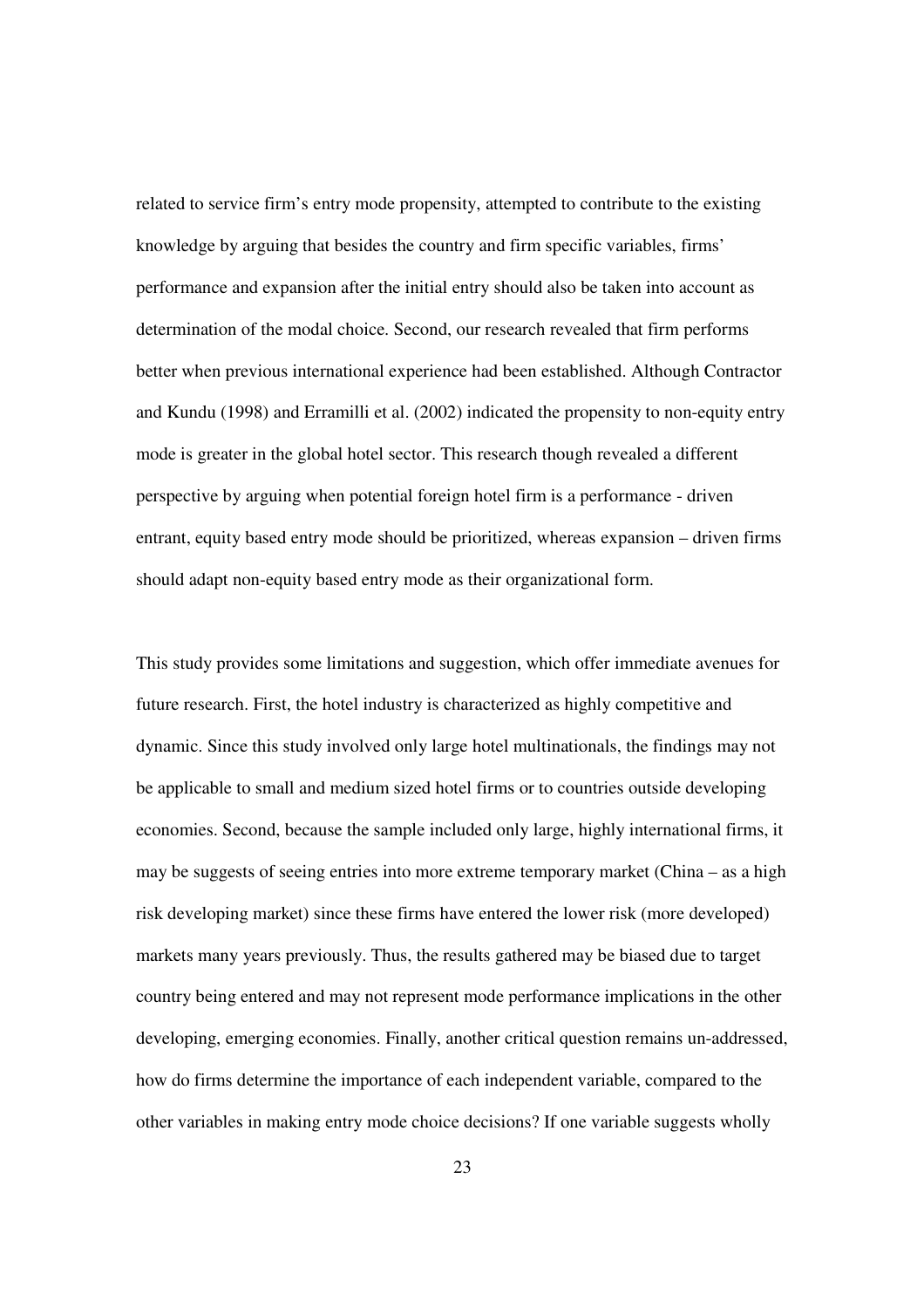owned modes and one cooperative joint venture, how does a firm determine the weight to give each of the variable determinants? Future research studies could go a long way in improving our understanding of entry mode decision making by focusing on the tradeoffs made by managers in evaluating differing entry mode criteria.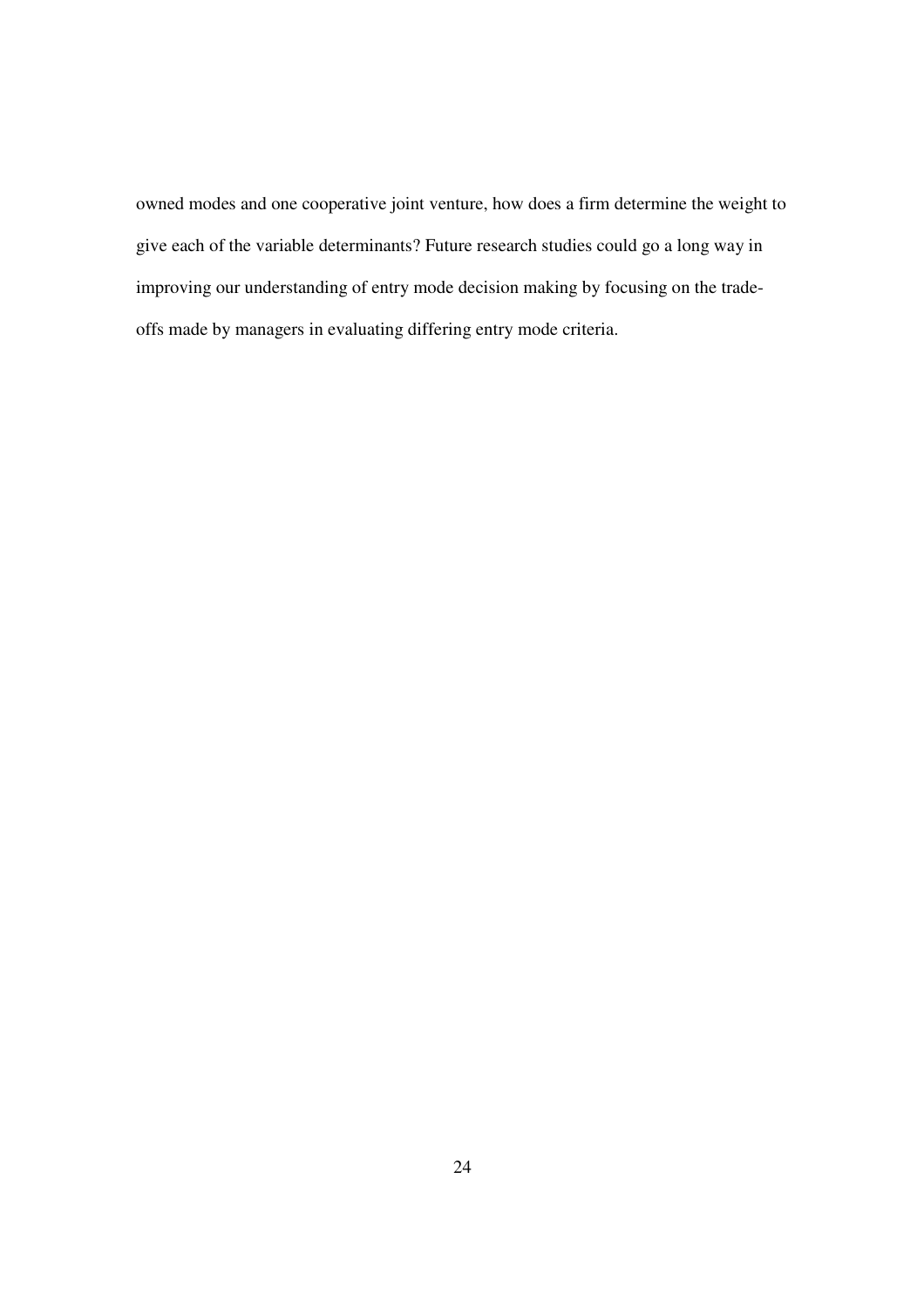#### **References**

- Agarwal, S., & Ramaswami, N. 1992. Choice of foreign market entry mode: Impact of ownership, location and internationalisation factors. *Journal of International Business Studies,* 23(1): 1-28.
- Altinay, L. 2005. Factors influencing entry mode decisions: empirical findings from and international hotel organisation. *Journal of Hospitality Marketing & Management,* 12 (3): 5-28.
- Anand, J., & Delios, A. 1997. Location specificity and the transferability of downstream assets to foreign subsidiaries. *Journal of International Business Studies,* 28(3): 579-603.
- Anderson, E., & Gatignon, H. 1986. Modes of foreign entry: A transaction cost analysis and propositions. *Journal of International Business Studies,* 17(3): 1-26.
- Andersen, O. 1997. Internationalisation and market entry mode: A review of theories and conceptual frameworks. *Management International Review,* 37(2): 7-42.
- Barkema, H., & Drojendijk, R. 2007. Internationalising in small, incremental or large steps? *Journal of International Business,* 38(7): 1132-1148.
- Barney, J. 1991 Firm resources and sustained competitive advantage. *Journal of Management,* 17(1): 99-120.
- Blomstermo, A., Deo Sharma, D., & Sallis, J. 2006. Choice of foreign market entry mode in service firms. *International Marketing Review,* 23(2): 211-229.
- Boddewyn, J. J., Halbrich, M. B., & Perry, A. C. 1987. Service multinationals: conceptualization, measurement, and theory. *International Executive,* 29(1): 41-57.
- Bouquet, C., Hébert, L., & Delios, A. 2004. Foreign expansion in service industries: separability and human capital intensity. *Journal of Business Research,* 57(1): 35-46.
- Brouthers, K. D., & Brouthers, L. E. 2000. Acquisition or Greenfield start-up? Institutional, cultural and transaction cost influence. *Strategic Management Journal,* 21(1): 89-97.
- Brouthers, K. D, & Brouthers, L. E. 2003. Why service and manufacturing entry mode choice differ: The influence of transaction cost factors, risk and trust. *Journal of Management Studies,* 40(5): 1179-1204.
- Brouthers, K. D., Brouthers, L. E., & Werner, S. 2003. Transaction cost-enhanced entry mode choices and firm performance. *Strategic Management Journal,* 24(12): 1239-1248.
- Brouthers, K. D & Bamossy, G. 2006. Post-formation processes in Eastern and Western European joint ventures. *Journal of Management Studies***,** 43(2): 203-229.
- Brouthers, K. D., & Hennart, J. F. 2007. Boundaries of the firm: Insights from international entry mode research. *Journal of Management,* 33(3): 395-425.
- Brouthers, K. D., & Nakos, G. 2004. SME international entry mode choice and performance: A transaction cost perspective. *Entrepreneurship Theory & Practice,* 28(3): 229- 247.
- Brown, J. R., Dev, C. S., & Zhou, Z. 2003. Broadening the foreign market entry mode decision: separating ownership and control. *Journal of International Business*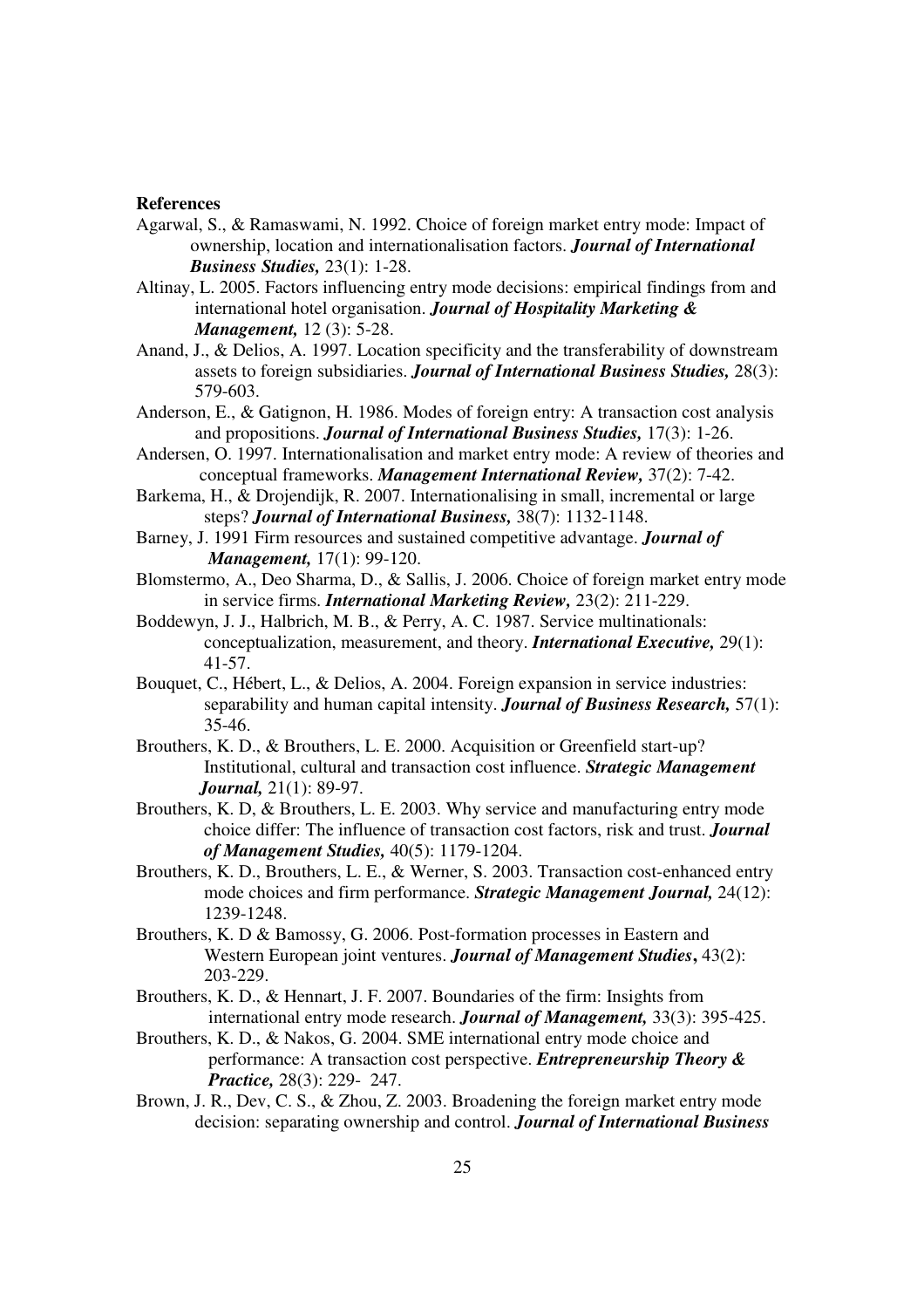*Studies,* 34(5): 473-488.

- Campa, J. M., & Guillen, M. F. 1999. The internalization of exports: Firm- and location specific factors in a middle-income country. *Management Science,* 45(11): 1463-1478.
- Canabal, A., & White, G. O. III. 2008. Entry mode research: Past and future. *International Business Review,* 17(3): 267-284.
- Caves, R. E. 1982. *Multinational Enterprise and Economic Analysis.* Cambridge U.K.: Cambridge University Press.
- Chan, C. M., Isobe, T., & Makino, S. 2008. Which country matters? Institutional development and foreign affiliate performance. *Strategic Management Journal,* 29(11): 1179-1205.
- Chen, J., & Dimou, I. 2005. Expansion strategy of international hotel firms. *Journal of Business Research,* 58(12): 1730-1740.

Chen, L., & Fang, F. 2008. *Economy hotel trends in Mainland China.* http://www.hvs.com/article/3119/economy-hotel-development-trends-in-mainlandchina/, first accessed March 2010.

- Choi, C. B., & Beamish, P. W. 2004. Split management control and international joint venture performance. *Journal of International Business Studies,* 35(3): 201-215.
- Chowdhury, J. 1992. Performance of international joint ventures and wholly owned Foreign subsidiaries: A comparative perspective. *Management International Review,* 32(2): 115-133.
- Clark, T., Rajaratnam, D., & Smith, T. 1996. Toward a theory of international services: marketing intangibles in a world of nations. *Journal of International Marketing,* 4(2): 9-28.
- Cohen, W. M., & Levinthal, D. A. 1990. Absorptive capacity: a new perspective on learning and innovation. *Administrative Science Quarterly,* 35(1): 128-152.
- Contractor, F. J., & Kundu, S. K. 1998a. Modal choice in a world of alliances: Analyzing organizational forms in the international hotel sector. *Journal of International Business Studies***,** 29(2): 325-358.
- Contractor, F. J., & Kundu, S. K. 1998b. Franchising Vs. Company-Run operations: Modal choice in the global hotel sector. *Journal of International Marketing,* 6(2): 28-53.
- Contractor, F. J., Kundu, S. K., & Hsu, C. C. 2003. A three-stage theory of international expansion: The link between multinationality and performance in the service sector. *Journal of International Business Studies,* 34(1): 5-18.
- Cowell, D. W. 1992. *Marketing of Services* (2<sup>nd</sup> ed.). Butterworth-Heinemann. London.

Crawford-Welch, S. 1990. *An empirical examination of mature service environments* 

#### *and high performance strategies within those environments: The case of the lodging*

*and restaurant industries.* Unpublished doctoral dissertation, Virginia Polytechnic

Institute and State University, Blacksburg, VA. Datta, D. K., Musteen, M., & Herrmann, P. 2009. Board characteristics, managerial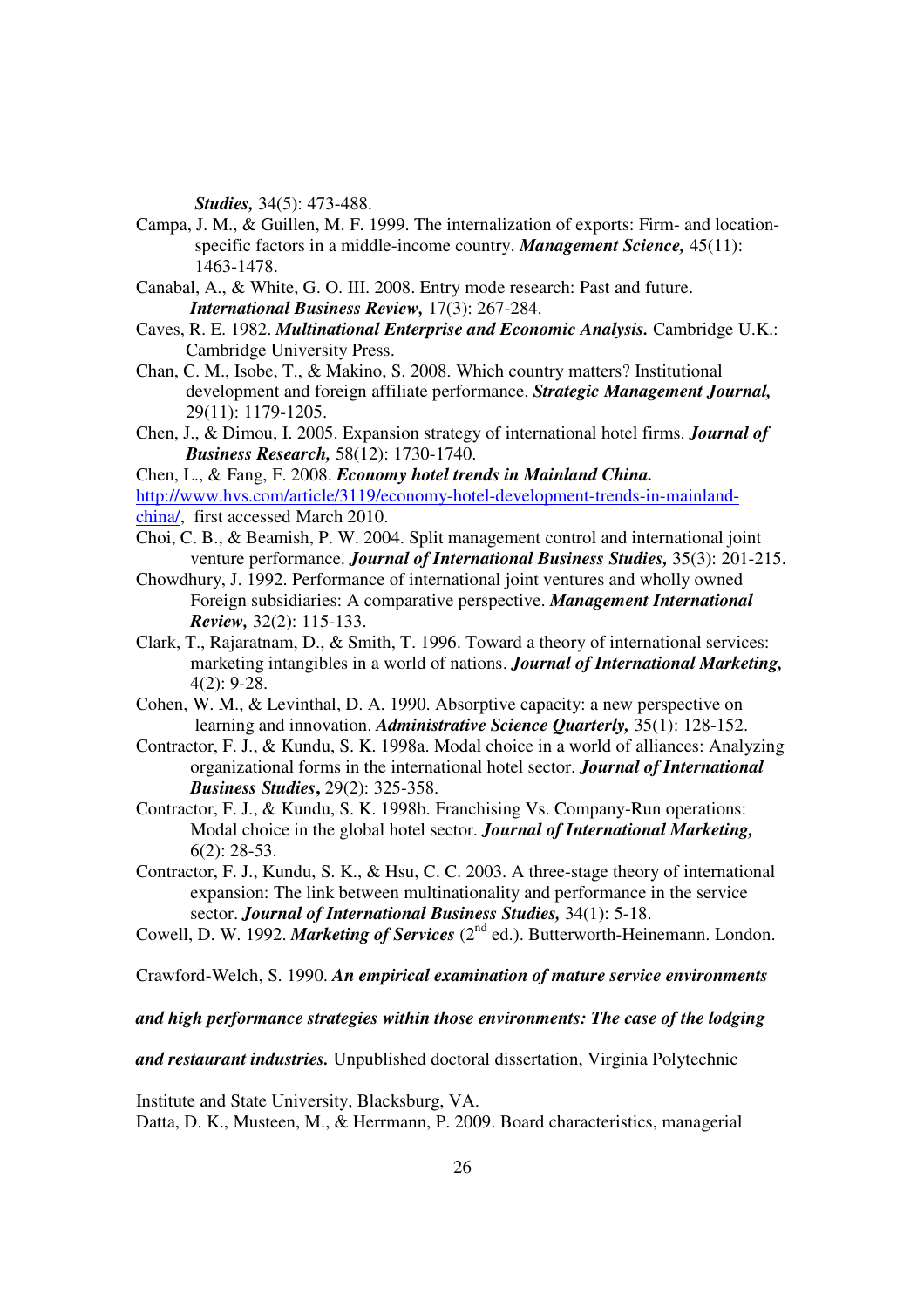incentives, and the choice between foreign acquisitions and international joint ventures. *Journal of Management,* 25(4): 928-953.

- Delios, A., & Beamish, P. W. 1999. Ownership strategy of Japanese firms: Transactional, institutional, and experience influence. *Strategic Management Journal,* 20(10): 915-933.
- Delios, A., & Beamish, P. W. 2004. Joint venture performance revisited: Japanese foreign subsidiaries worldwide. *Management International Review,* 44(1): 69- 91.
- Demirbag, M., Tatoglu, E., & Glaister, K. W. 2007. Factors influencing perceptions of performance: The case of western FDI in an emerging market. *International Business Review,* 16(3): 310-336.
- Demirbag, M., Tatoglu, E., & Glaister, K. W. 2008. Factors affecting perceptions of the choice between acquisition and greenfield entry: The case of Western FDI in an emerging market. *Management International Review,* 48(1): 5-38.
- Deng, P. 2003. Determinants of full-control mode in China: An integrative approach. *American Business Review,* 21(1): 113-124.
- Dev, C. 1988. *Environmental uncertainty, business strategy and financia performance: A study of the lodging industry.* Unpublished doctoral dissertation. Virginia Polytechnic Institute and State University, Blacksburg, VA.
- Dev, C. S., Brown, J. R., & Zhou, Z. 2007. Global brand expansion: How to select a market entry strategy. *Cornell Hotel and Restaurant Administrative Quarterly,* 48(1): 13-27.
- DiMaggio, P. J., & Powell, W. W. 1983. The iron cage revisited: Institutional Isomorphism and collective rationality in organizational fields. *American Sociological Review,* 48(2): 147-160.
- Dikova, D. & Van Witteloostuijn, A. 2007. Foreign direct investment choice: Entry and establishment modes in transition economies. *Journal of International Business Studies,* 38(6): 1013-1033.
- Dunning, J. H. 1988. The eclectic paradigm of international production: A restatement and some possible extensions. *Journal of International Business Studies,* 19(1): 1-31.
- Dunning, J. H. 1993. *Multinational Enterprise and the Global Economy.* London: Addison-Wesley Publishing Co.
- Dunning, J. H., & McQueen, M. 1982. Multinational corporations in the international hotel industry. *Annals of Tourism Research,* 9 (1): 69-90.
- Ekeledo, I., & Sivakumar, K. 1998. Foreign market entry mode choice of service firms: a contingency perspective. *Journal of the Academy of Marketing Science,* 26(4): 274- 292.
- Ekeledo, I., & Sivakumar, K. 2004. International market entry mode strategies of manufacturing firms and service firms. *Management International Review,* 21(1): 68-101.
- Erramilli, M.K. 1990. Entry mode choice in service industries. *International Marketing Review,* 7(5/6): 50-62.
- Erramilli, M.K. 1991. The experience factor in foreign market entry behaviour of service firms. *Journal of International Business Studies,* 22(3): 479-501.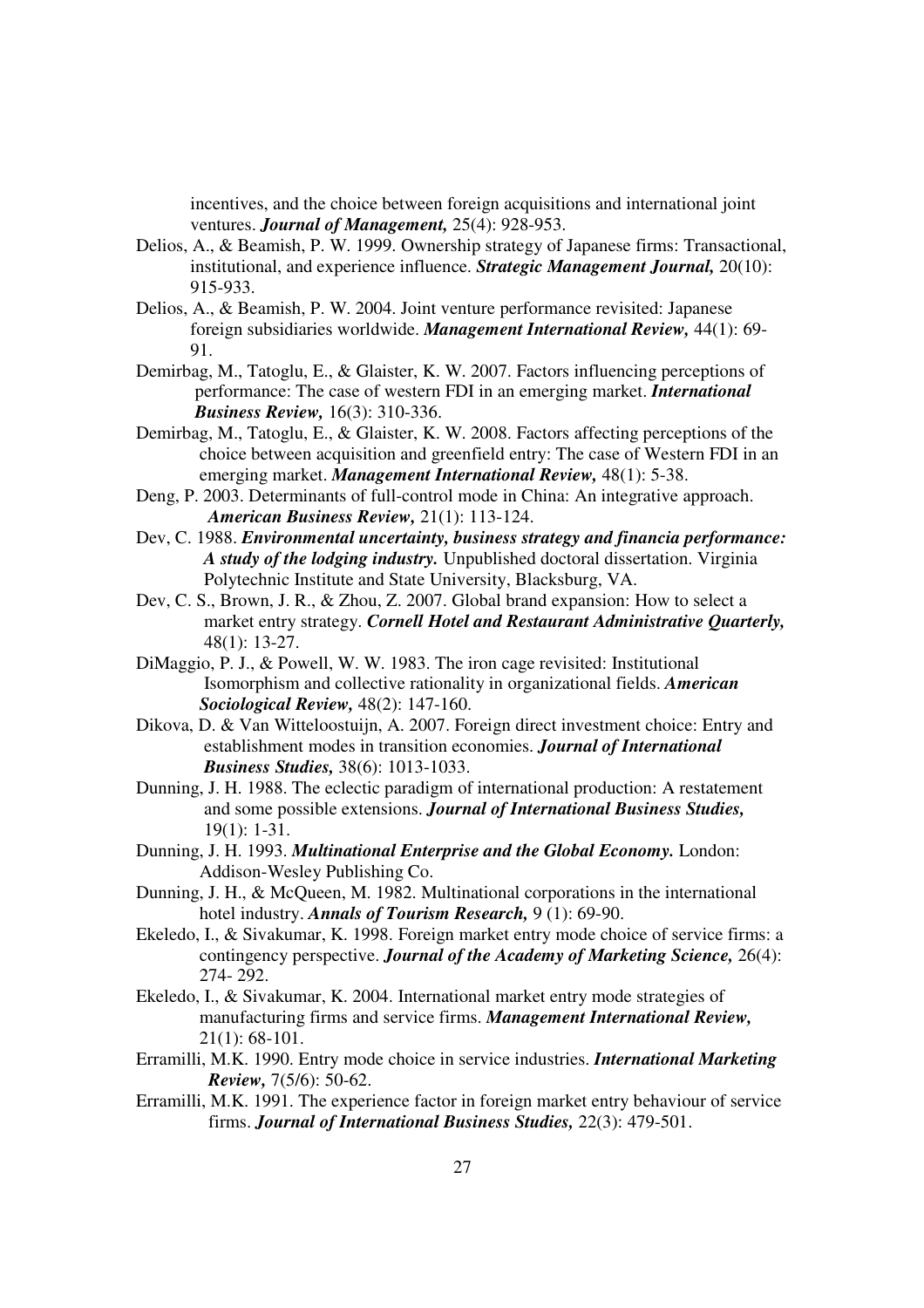- Erramilli, M. K., & Rao, C. P. 1990. Choice of foreign market entry modes by service firms: role of market knowledge. *Management International Review,* 30(2): 135-151.
- Erramilli, M. K & Rao, C. P. 1993. Service firms international entry-mode choice: A modified transaction-cost analysis approach. *The Journal of Marketing,* 57(3): 19-38.
- Erramilli, M. K., Agarwal, S., & Dev, C. S. 2002. Choice between non-equity modes: An organizational capability perspective. *Journal of International Business Studies,* 33(2): 223-242.
- Fladmoe-Lindquist, K., & Laurent, L. J. 1995. Control modes in international service operations: The propensity to franchise. *Management Science.* 41(7): 1238- 1249.
- Fladmoe-Lindquist, K., & Tallman, S. 1994. Resource-based strategy and competitive advantage among multinations. P. Shrivastava, A, Huff., & J, Dutton. (Eds.), *Advances in Strategic Management,* 10: 45-72. JAI Press: Greenwich, CT.
- Gatignon, H., & Anderson, E. 1988. The multinational corporation's degree of control over foreign subsidiaries: An empirical test of a transaction cost explanation. *Journal of Law, Economics, and organization,* 4(2): 305-336.
- Geyskens, I., Steenkamp, J., & Kumar, N. 2006. Make, buy, or ally: A transaction cost theory meta-analysis. *Academy of Management Journal,* 49(3): 519-543.
- Glaister, K. W., & Buckley, P. J. 1999. Performance relationships in UK international alliances. *Management International Review,* 39(2): 123-147.
- Greenwood, R., & Hinings, C. R. 1993. Understanding strategic change The contribution of archetypes. *Academy of Management Journal,* 36(5): 1052- 1081.
- Grönroos, C. 1990. *Service Management and Marketing: Managing the Moments of Truth in Service Competition,* Lexington Books, Lexington, MA.
- Guillen, M. F. 2003. Experience, imitation, and the sequence of foreign entry: wholly owned and joint-venture manufacturing by South Korean firms and business groups in China, 1987-1995. *Journal of International Business Studies,* 34(2): 185-198.
- Hellman, P. 1996. The internationalization of Finnish financial service companies. *International Business Review,* 5(2): 191-208.
- Hennart, J. F. 1989. Can the 'new forms of investment' substitute the old forms? A Transaction costs perspective. *Journal of International business Studies,* 20(2): 211-234.
- Hoffmann, V. H., Trautmann, T., & Hamprecht, J. 2009. Regulatory uncertainty: A Reason to postpone investments? Not necessarily. *Journal of Management Studies,* 46(7): 1227-1253.
- Horst, T. 1972. Firm and industry determinants of the decision to invest abroad: An Empirical study. *The Review of Economics and Statistics,* 54(3): 258-266.
- Horwath. 2008. *China Hotel Industry Study 2008 Horwath Report.* Horwath Asia

Pacific and China Tourist Hotels Association: Beijing.

Hoskisson, R. E., Eden, L., Lau C.M., & Wright, M. 2000. Strategy in emerging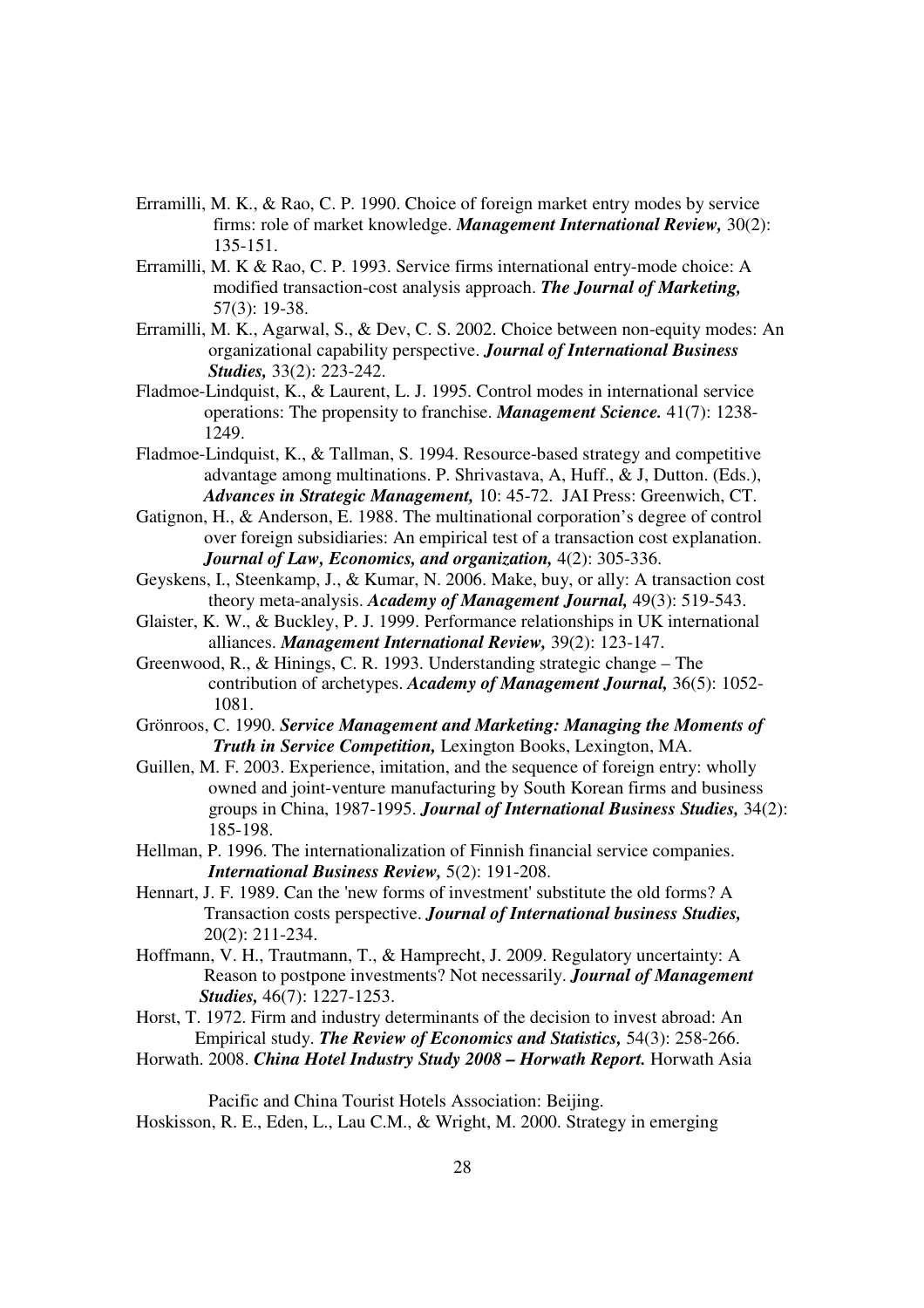economies. *Academy of Management Journal,* 43(3): 249-267.

- Hu, M. Y., & Chen, H. Y. 1993. Foreign ownership in Chinese joint ventures: A transaction cost analysis. *Journal of Business Research,* 26(2): 149-160.
- Huang, Y., & Sternquist, B. 2007. Retailers' foreign market entry decisions: An Institutional perspective. *International Business Revivew,* 16(5): 613-629.
- Huang, Z. Y. V., & Roche, F. W. 2006. *Equity or non-equity based entry mode choice? The dilemma of international hotel MNCs in China.* Paper presented at The 2<sup>nd</sup> International Assoiciation of Management Research Conference, Nanjing, China,  $14^{th}$ -18<sup>th</sup> June, 2006.
- Kathuria, R., Joshi, M., & Dellande S. 2008. International growth strategies of service and manufacturing firms: The case of banking and chemical industries. *International Journal of Operations & Production Management,* 28(10): 968- 990.
- Kim, W. C., & Hwang, P. 1992. Global strategy and multinationals entry mode choice. *Journal of International Business Studies,* 23(1): 29-53.
- Kim, Y., & Gray, S. 2008. The impact of entry mode choice on foreign affiliate performance: The case of foreign MNEs in South Korea. *Management International Review,* Vol. 48(2): 165-188.
- Konopaske, R., Werner, S., & Neupert, K. E. 2002. Entry mode strategy and performance: The role of FDI staffing. *Journal of Business Research,* 55(9): 759-770.
- Kostova, T., & Zaheer, S. 1999. Organizational legitimacy under conditions of complexity: the case of the multinational enterprise. *Academy of Management Review,* 24 (1): 64-81.
- Leung, M. K., Rigby, D., & Young, T. 2003. Entry of foreign banks in the People's Republic of China: A survival analysis. *Applied Economics,* 35(1): 21-31.
- Li, P. Y., & Meyer, K. E. 2009. Contextualizing experience effects in international business: A study of ownership strategies. Journal of World Business, 44(4): 370- 382.
- Li, Y., & Peng, M. W. 2008. Developing theory from strategic management research in China. *Asia Pacific Journal of Management,* 25(3): 563-572.
- Littlejohn, D., Roper, A., & Altinay, L. 2007. Territories still to find the business of hotel internationalisation. *International Journal of Service Industry Management,*  18(2): 167-183.
- Luo, Y. D. 2003. Market-seeking MNEs in an emerging market: How parent-subsidiary Link shapes overseas success, *Journal of International Business Studies,* 34(3): 290-309.
- Luo, Y. D, & Peng, M. W. 1999. Learning to compete in a transition economy: experience, environment, and performance. *Journal of International Business Studies,* 30(2): 269-295.
- Majkgard, A. & Sharma, D. D. 1998. Client-following and market seeking strategies in

 the internationalization of service firms. *Journal of Business-to-Business Marketing,* 4(3): 1-40.

Ma, X., & Delios, A. 2007. A new tale of two cities: Japanese FDI in Shanghai and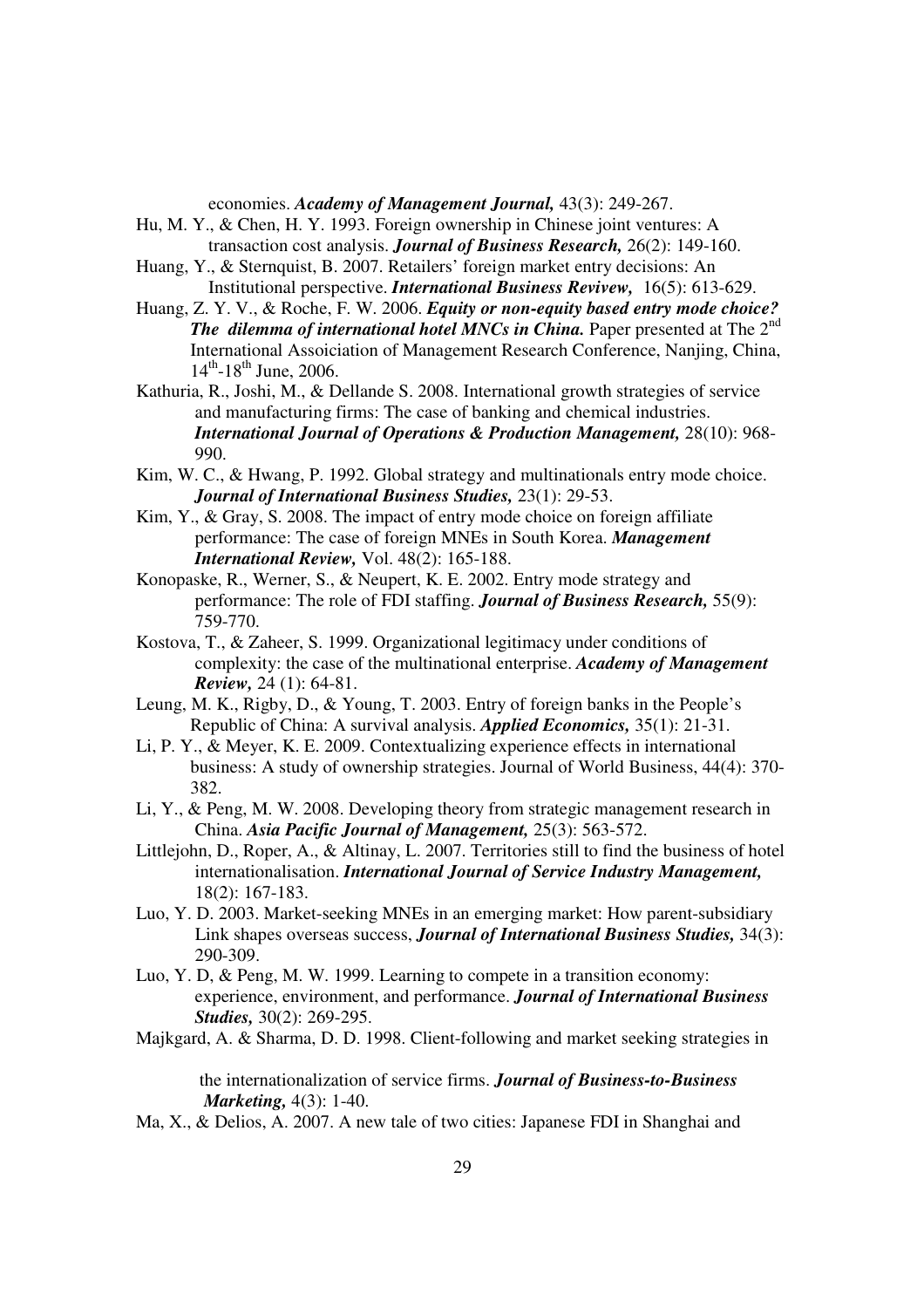Beijing, 1979-2003. *International Business Review,* 16(2): 207-228.

- Makino, S., & Neupert, K. E. 2000. National culture, transaction costs, and the choice between joint venture and wholly owned subsidiary. *Journal of International Business Studies,* 31(4): 705-713.
- Meyer, K. E. 2006. Asian management research needs more self-confidence. *Asia Pacific Journal of Management,* 23(2): 119-137.
- Meyer, K. E. 2007. Asian contexts and the search for general theory in management research: a rejoinder. *Asia Pacific Journal of Management,* 24(4): 527-534.
- Meyer, K. E., Estrin, S., Bhaumik, S., & Peng, M. W. 2009. Institutions, Resources and Entry Strategies in Emerging Economies. *Strategic Management Journal,* 30(1): 61-80.
- Meyer, K., & Nguyen, H. 2005. Foreign investment strategies and sub-national institutions in emerging markets: Evidence from Vietnam. *Journal of Management Studies,* 42 (1): 63-93.
- Meyer, K.E., & Peng, M. W. 2005. Probing theoretically into Central and Eastern Europe: transactions, resources, and institutions. *Journal of International Business Studies,* 36(6): 600-621.
- Miller, K. D., & Eden, L. 2006. Local density and foreign subsidiary performance. *Academy of Management Journal,* 49 (2): 341-355.
- Nakos, G., & Brouthers, K. D. 2002. Entry mode choice of SMEs in Central and Eastern Europe. *Entrepreneurship Theory and Practice,* 27(1), 47-64.
- North, D. C. 1990. *Institutions, institutional change and economic performance.*  Cambridge, UK: Cambridge University Press.
- Pallant, J. 2001. **S***PSS Survival Manual A Step by Step Guide to Data Analysis Using SPSS***.** Open University Press: Buckingham.
- Palmer, A. 2001. *Principles of Service Marketing* (3<sup>rd</sup> ed.). McGraw-Hill, London.
- Pan, Y., & Chi, P. S. K. 1999. Financial performance and survival of corporations in China. *Strategic Management Journal,* 20(4): 359-374.
- Pan, Y., & Tse, D. K. 2000. The hierarchical model of market entry modes. *Journal of International Business Studies,* 31(4): 535-554.
- Pangarkar, N., & Lim, H. 2003. Performance of foreign direct investment from Singapore. *International Business Review,* 12(5): 601-624.
- Paul, D. & Wooster, R. 2008. Strategic investments by U.S. firms in transition economies. *Journal of International Business Studies,* 39(2): 249-266.
- Pehrsson, A. 2008. Strategy antecedents of modes of entry into foreign markets. *Journal of Business Research,* 61(2): 132-140.
- Peng, M. W. 2001. The resource-based view and international business. *Journal of Management,* 27(6): 803-829.
- Peng, M. W. 2003. Institutional transitions and strategic choices. *Academy of Management Review***,** 28(2): 275-296.
- Peng, M. W. 2006. *Global strategy.* Cincinnati: Thomson South-Western.
- Peng, M. W. 2008. *Global Business.* Southern-Western College Publishing: Cincinnati, OH.
- Peng, M. W., Wang, D., & Jiang, Y. 2008. An institution-based view of international business strategy: a focus on emerging economies. *Journal of International*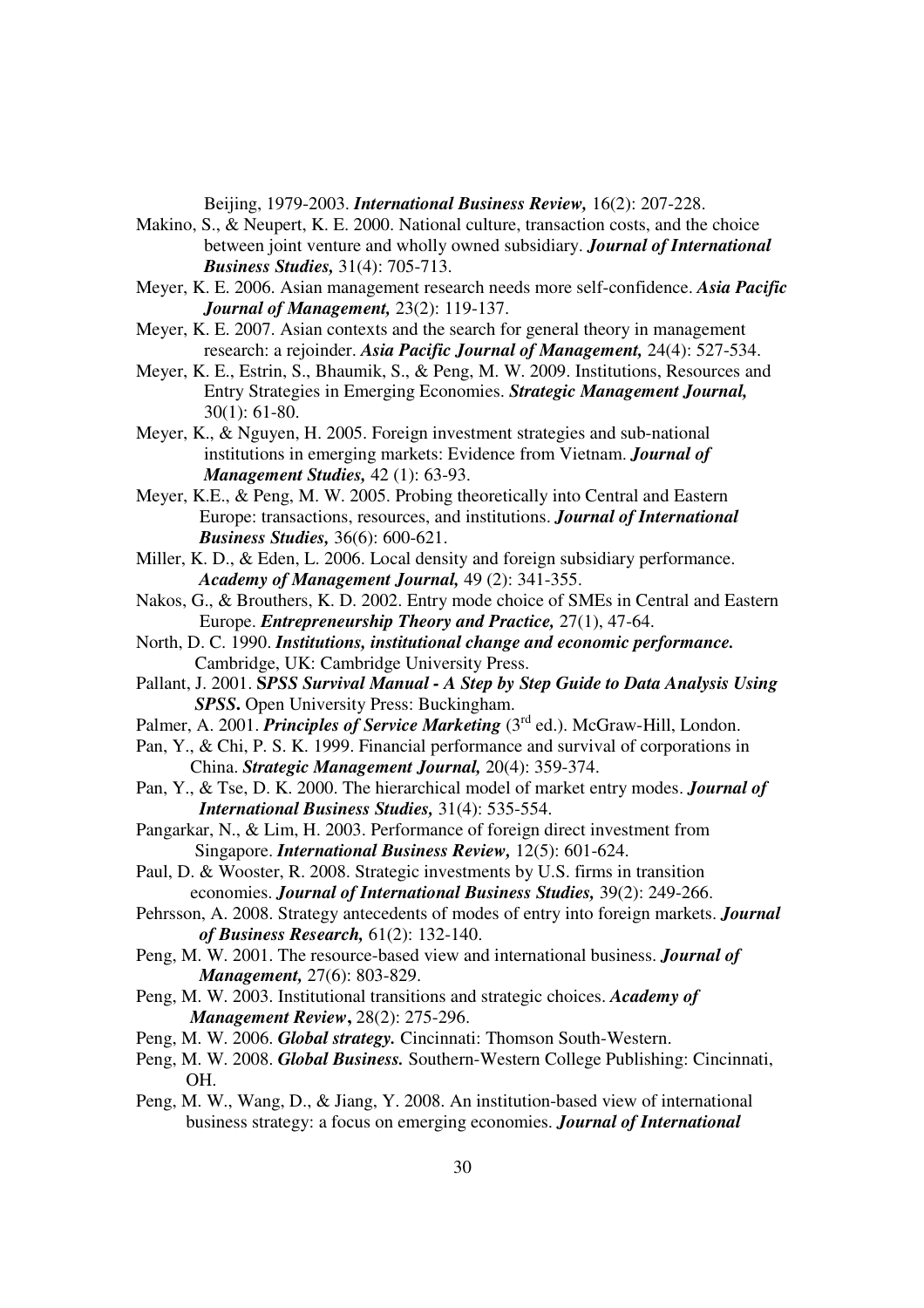*Business Studies,* 39(5): 920-936.

- Quer, D., Claver, E., & Andeu, R. 2007. Foreign market entry mode in the hotel industry: The impact of country- and firm- specific factors. *International Business Review,* 16(3): 362-376.
- Rhee, J. 2008. International expansion strategies of Korean venture firms: Entry mode choice and performance. *Asian Business & Management,* 7(1): 95-114.
- Root, F. R. 1987. *Entry Strategies for International Markets.* Lexington MA: Lexington Books.
- Root, F. R. 1994. *Entry Strategies for International Markets.* Lexington MA: D. C. Heath.
- Shostack, G. L. 1977. Breaking free from product marketing. *Journal of Marketing,* 41(2): 73-80.
- Slangen, A., & Hennart, J. 2008. Do foreign greenfields outperform foreign acquisitions or vice versa? An institutional perspective. *Journal of Management Studies,* 45(7): 1301-1328.
- Tallman, S., & Fladmoe-Lindquist, K. 2002. Internationalization, globalization, and capability-based strategy. *California Management Review,* 45(1): 116-135.
- Tang, F. F., Xi. Y. P., Chen, G. M., & Wang, R. 2006. Ownership, Corporate Governance, and Management in the State-Owned Hotels in the People's Republic of China. *Cornell Hotel and Restaurant Administration Quarterly,* 47(2): 182-191.
- Taylor, C. R., Zou, S., & Osland, G. E. 1998. A transaction cost perspective on foreign market entry strategies of U.S. and Japanese firms. *Thunderbird International Business Review,* 40(4): 389-412.
- Tse, E. C. Y. 1988. *An exploratory study of the impact of strategy and structure on the organizational performance of restaurant firms.* Unpublished doctoral dissertation, Virginia Polytechnic Institute and State University, Blacksburg, VA.
- Tsui, A. 2004. Contribuing to global management knowledge: a case for high quality indigenous research. *Asia Pacific Journal of Management,* 21(4): 491-513.
- Williamson, O. E. 1985. *The Economic Institutions of Capitalism.* New York: Basic Books.
- Wright, M., Filatotchev, I., Hoskisson, R. E., & Peng, M. W. 2005. Strategy research in emerging economies: challenging the conventional wisdom. *Journal of Management Studies,* 42(1): 1-33.
- Yong, S., Hamill, J., Wheeler, C., & Davies, J. 1989. *International Market Entry and Development: Strategies and Management.* Harvester Wheatsheaf: Hemel Hempstead.
- Zhao, H. X., Luo, Y. D., & Suh, T. 2004. Transaction cost determinants and ownership based entry mode choice: A meta-analysis review. *Journal of International Business Studies,* 35(6): 524-544.

**Appendix A.**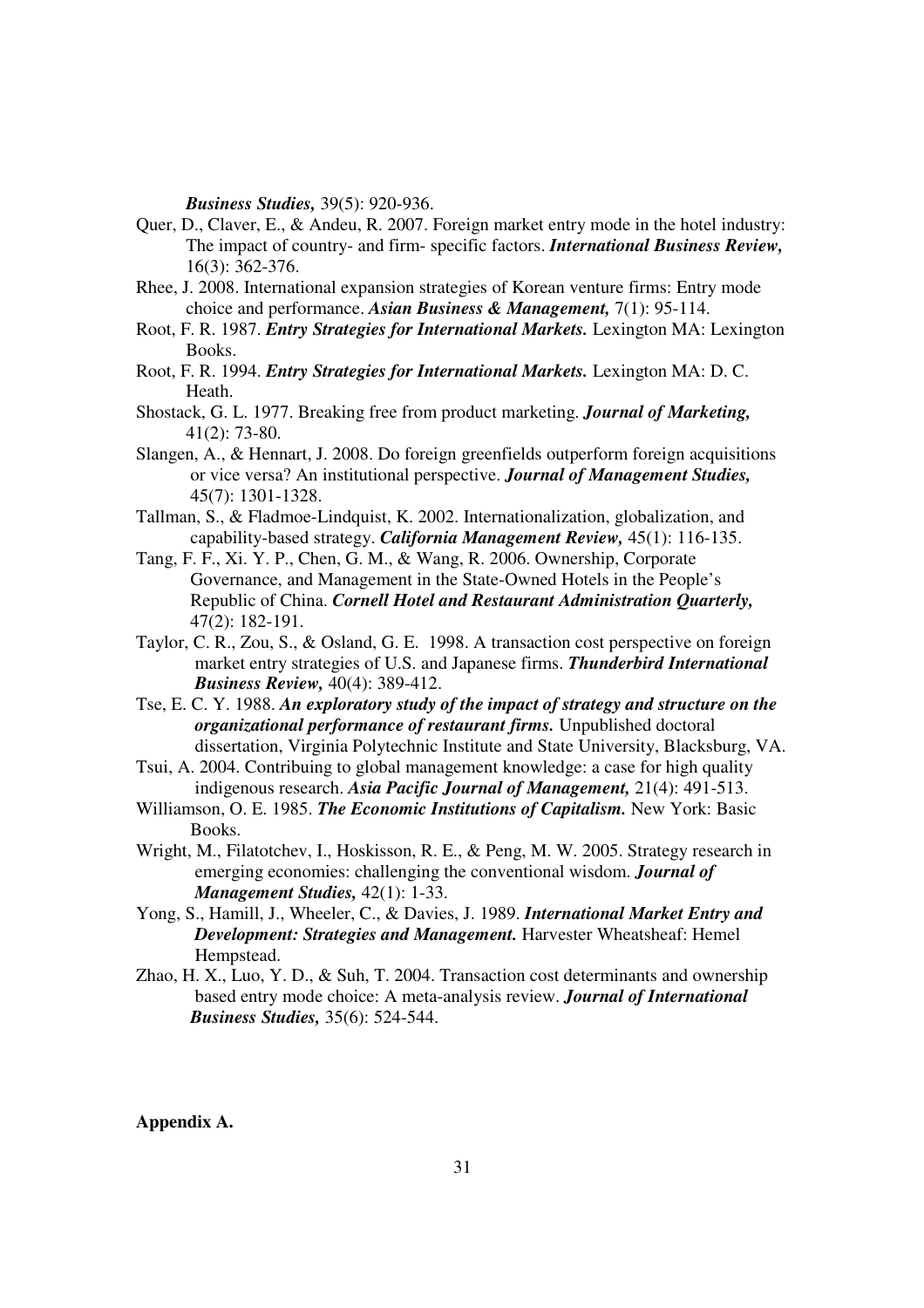# **Figure 1. Towards a Composite Framework of Entry Mode Choice Research**

| <b>Title</b><br><b>Transaction</b> |                      | Institutiona | Organizational    | <b>The Eclectic</b> | Principle -          |
|------------------------------------|----------------------|--------------|-------------------|---------------------|----------------------|
|                                    | <b>Cost Approach</b> | l Theory     | <b>Capability</b> | <b>Framework</b>    | <b>Agent</b>         |
|                                    |                      |              | Perspective       |                     | <b>Consideration</b> |
| <b>Basic Theory</b>                | Transaction          | Legitimacy   | Resource -        | Transaction         | Agency Theory,       |
|                                    | <b>Cost Theory</b>   |              | based theory      | Cost Theory,        |                      |
|                                    |                      |              |                   | International       |                      |
|                                    |                      |              |                   | Trade Theory,       |                      |
|                                    |                      |              |                   | Resource -          |                      |
|                                    |                      |              |                   | based theory        |                      |
| <b>Unit of</b>                     | Transaction          | Firm         | Firm              | Firm                | Firm/Individual      |
| <b>Analysis</b>                    |                      |              |                   |                     |                      |
| <b>Explanatory</b>                 | Transaction          | External     | Firm's            | Ownership,          | Investment           |
| <b>Variables</b>                   | characteristics,     | environment  | capabilities      | location, and       | Incentives,          |
|                                    |                      |              |                   | internalization     | Individual           |
|                                    |                      |              |                   | advantages          | performance          |
| <b>Behavioral</b>                  | Bounded              | Alignment    | Bounded           | Bounded             | <b>Bounded</b>       |
| assumptions                        | rationality and      | with host    | rationality       | rationality (and    | rationality          |
|                                    | opportunism          | country's    |                   | opportunism)        |                      |
|                                    |                      | environment  |                   |                     |                      |
| <b>Decision</b>                    | Transaction          | Trade-offs   | Trade-offs        | Trade-offs          | Trade-offs           |
| Criteria                           | minimization         | between      | between value     | between return,     | between return,      |
|                                    |                      | environment  | and cost          | risk, control,      | cost, and            |
|                                    |                      | -al factors  |                   | and resources       | resources            |
|                                    |                      | and firm     |                   |                     |                      |
|                                    |                      | capability   |                   |                     |                      |

# **Figure 2. Hypothesized Conceptual Framework**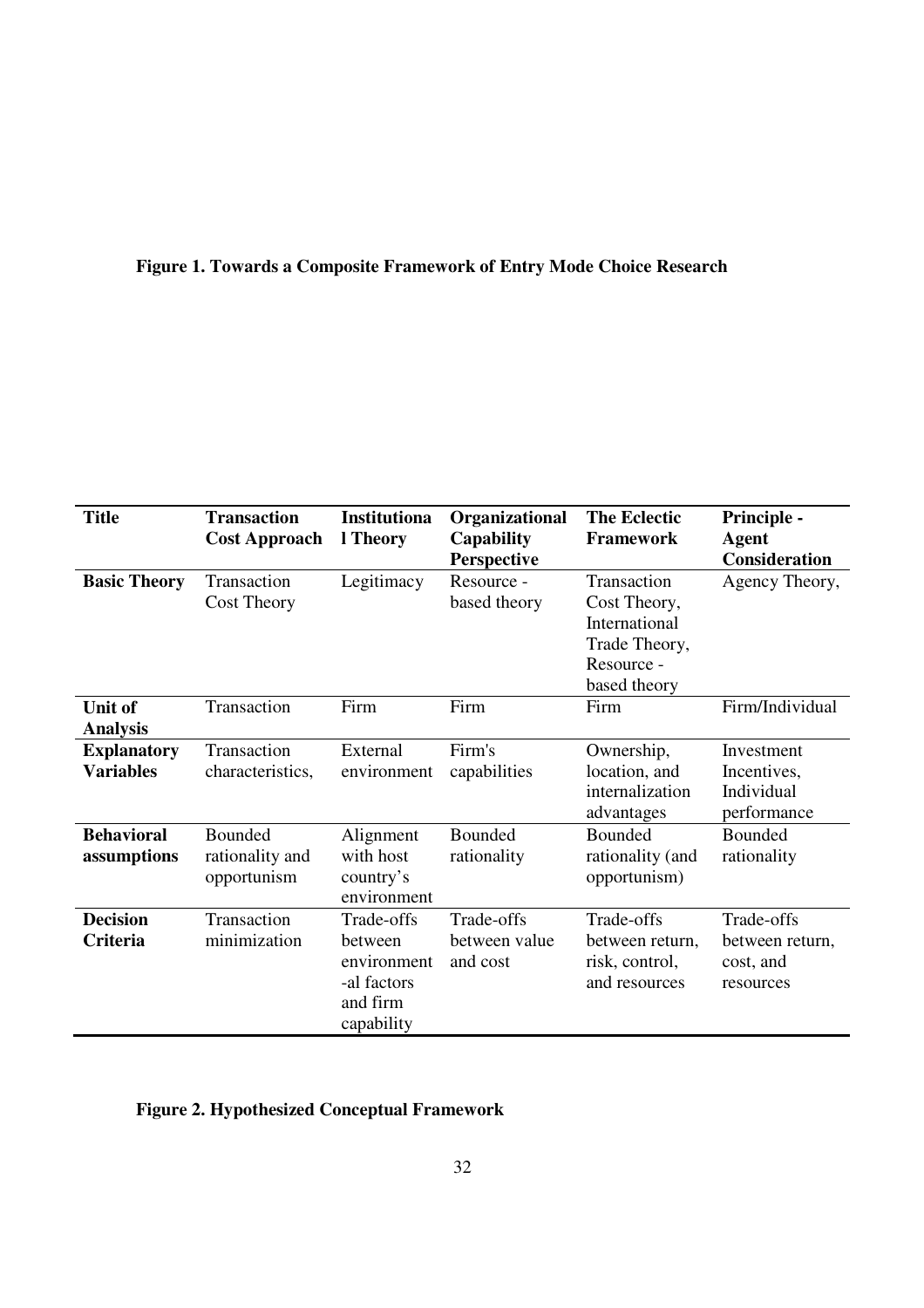

**Figure 3. Model of Separating Ownership and Control in Service FDI** 

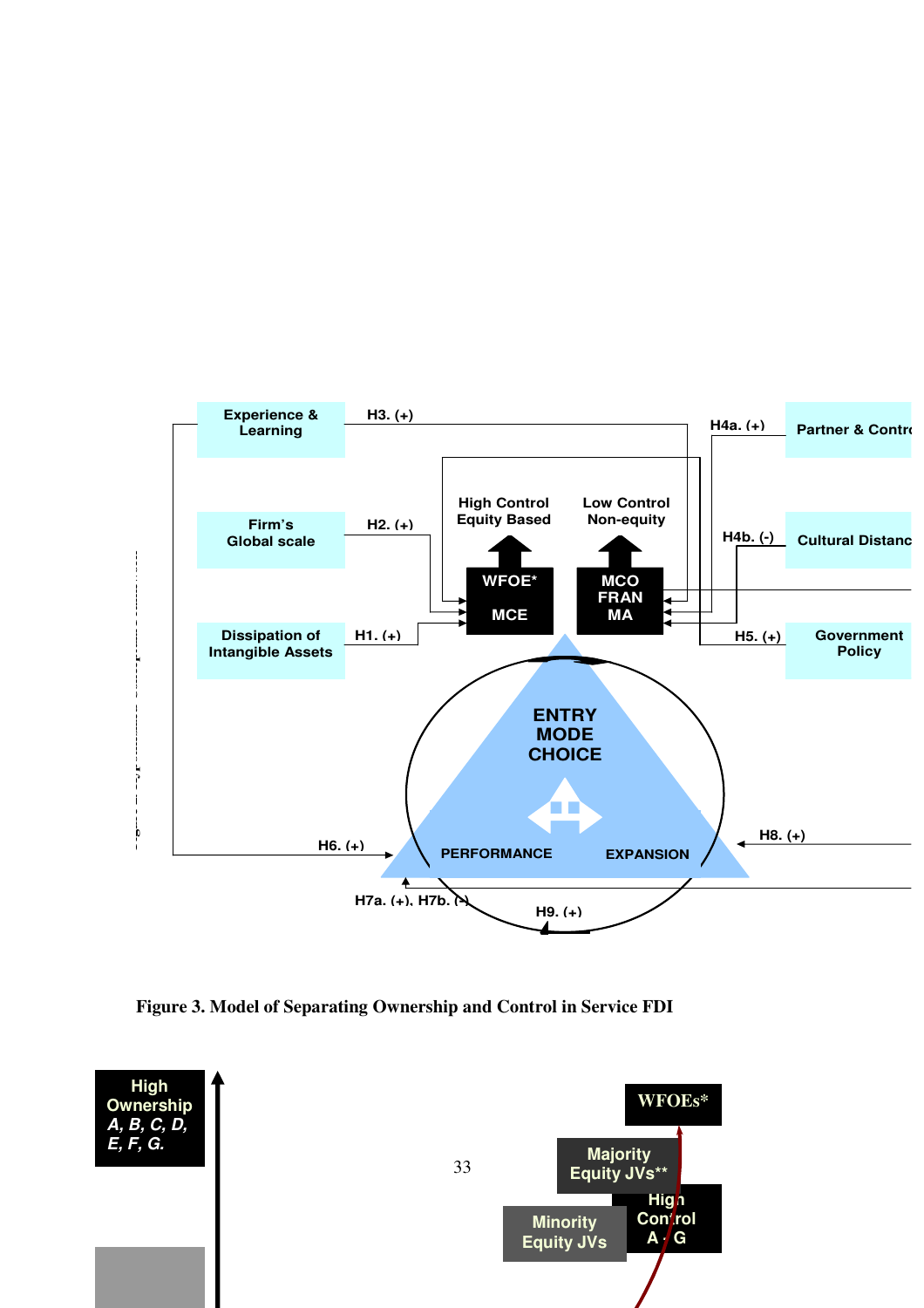# **Pure Franchising**

**Agreement** 

| *WFOEs - Wholly Foreign Owned Enterprises<br>$***$<br><b>JVs - Joint Ventures</b> |
|-----------------------------------------------------------------------------------|
| ***Control - defined in several dimensions as listed                              |
| below:                                                                            |
| A - Daily Management & Operation                                                  |
| <b>B</b> - Control Over Physical Assets                                           |
| C - Control Over Finance                                                          |
| D - Control Over Revenue                                                          |
| E - Control Over Codified Assets                                                  |
| F - Control Over Imperfect imitable assets                                        |
| G - Control Over Strategic Decisions                                              |

**Table 1. Hotel Ownership Distribution** 

| Ownership          | <b>Hotels</b> | Percentage of<br>Total | <b>Beds (Units in</b><br>10,000) | <b>Percentage of</b><br>Total |
|--------------------|---------------|------------------------|----------------------------------|-------------------------------|
| <b>State Owned</b> | 5832          |                        | 131.22                           | 56.4                          |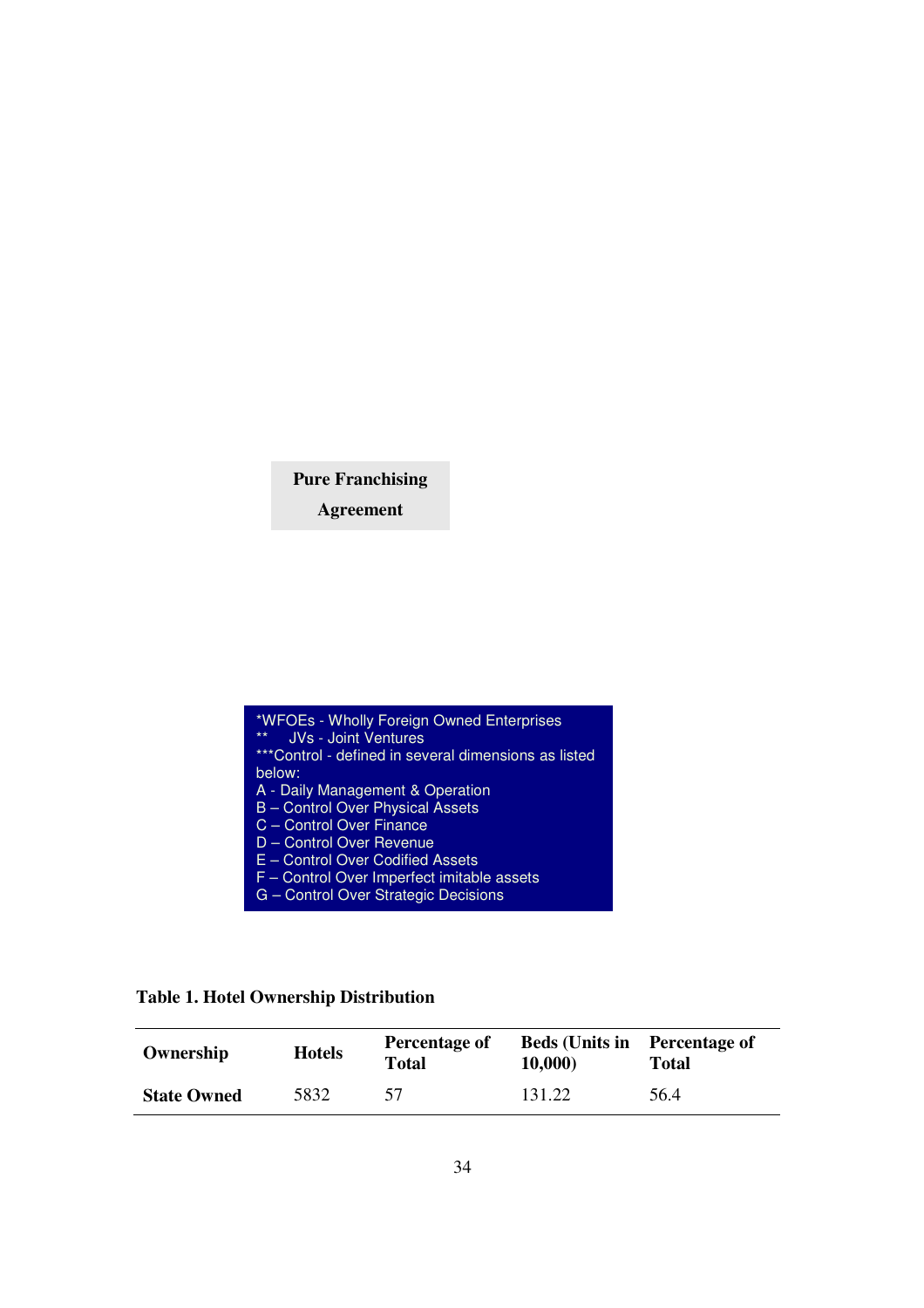| <b>Collective</b>                         | 902 | 10.1 | 16.54  | 8.1  |
|-------------------------------------------|-----|------|--------|------|
| <b>Shareholding</b><br>Cooperative        | 172 | 1.9  | 28.1   | 1.6  |
| <b>Alliance</b>                           | 90  | 1.0  | 18.1   | 1.1  |
| <b>Limited Liability</b>                  | 734 | 8.3  | 28.441 | 8.2  |
| <b>Limited Liability</b><br><b>Shares</b> | 327 | 3.7  | 0.667  | 4.5  |
| <b>Private Owned</b>                      | 556 | 6.3  | 11.811 | 4.0  |
| <b>Others</b>                             | 361 | 4.1  | 0.51   | 3.0  |
| <b>Foreign Funded</b>                     | 786 | 7.7  | 28     | 13.3 |

**Source: The Year Book of China Tourism Statistics (CNTA 2007)** 

**Table 2. Inbound Tourists and International Travel Revenue (2000-2007)**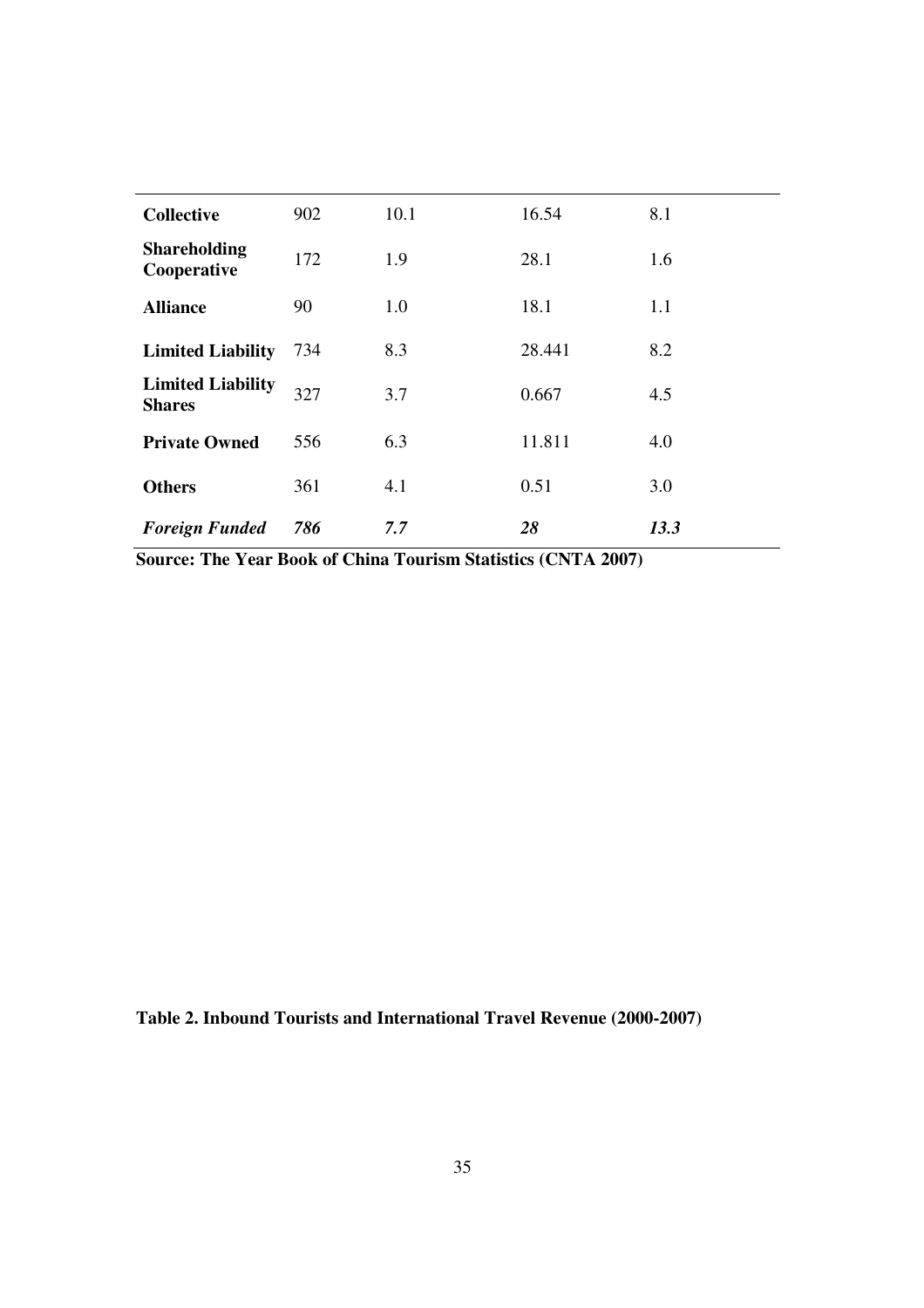| Year | Inbound (million people) | <b>Revenue (billion) US\$</b> |
|------|--------------------------|-------------------------------|
| 2000 | 83.44                    | 16.23                         |
| 2001 | 89.01                    | 17.79                         |
| 2002 | 97.91                    | 20.39                         |
| 2003 | 91.66                    | 17.40                         |
| 2004 | 109.04                   | 25.7                          |
| 2005 | 121.2                    | 28.5                          |
| 2006 | 124                      | 33.5                          |
| 2007 | 131                      | 41.9                          |

 **Sources: China National Tourism Administration** 

**Table 3. Brands Represented in the Study**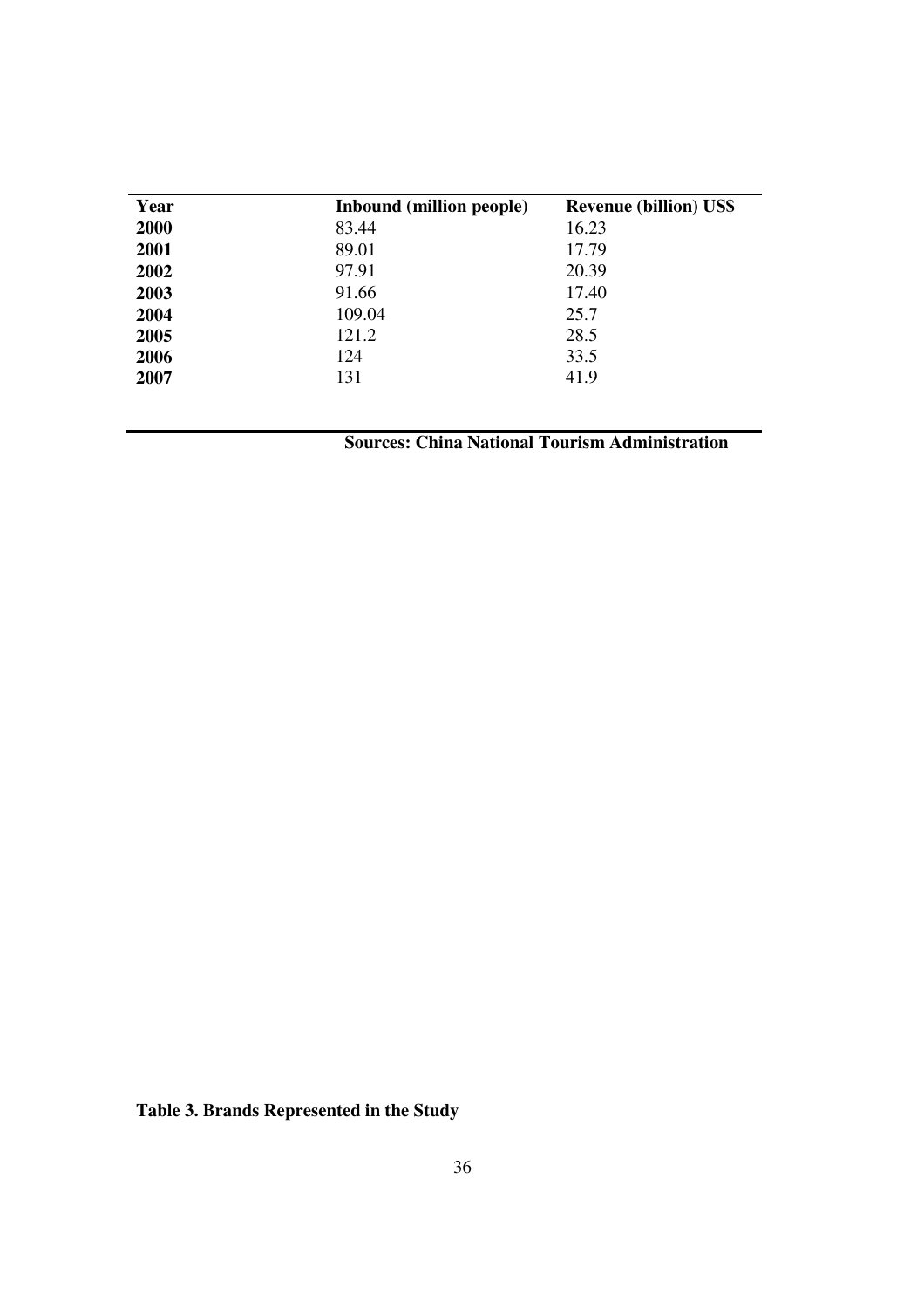| <b>Best Western Hotels</b>                 | <b>Novotel Hotels</b>                  |
|--------------------------------------------|----------------------------------------|
| <b>Courtyard by Marriott</b>               | <b>Radisson SAS Hotels and Resorts</b> |
| <b>Crowne Plaza Hotels and Resorts</b>     | <b>Ramada International Hotels</b>     |
| <b>Four seasons Hotels and Resorts</b>     | Ramada Plaza Hotels                    |
| <b>Grand Hyatt Hotels</b>                  | <b>Shangri-la Hotels and Resorts</b>   |
| <b>Hilton Hotels and Resorts</b>           | <b>Sheraton Hotels and Resorts</b>     |
| <b>Holiday Inn Hotels and Resorts</b>      | <b>Sofitel Hotels</b>                  |
| <b>Horward Johnson</b>                     | <b>St. Regis Hotels</b>                |
| <b>Ibis Hotels</b>                         | <b>Swissotel Hotels and Resorts</b>    |
| <b>Intercontinental Hotels and Resorts</b> | <b>The Ascott</b>                      |
| <b>Kempinski Hotels and Resorts</b>        | <b>Traders Hotels by Shangri-la</b>    |
| <b>Marriott Hotels and Resorts</b>         | <b>Westin Hotels and Resorts</b>       |
| <b>Meritus Hotels</b>                      |                                        |
|                                            |                                        |

**Table 4. Hotel Firms Represented in the Final Dataset**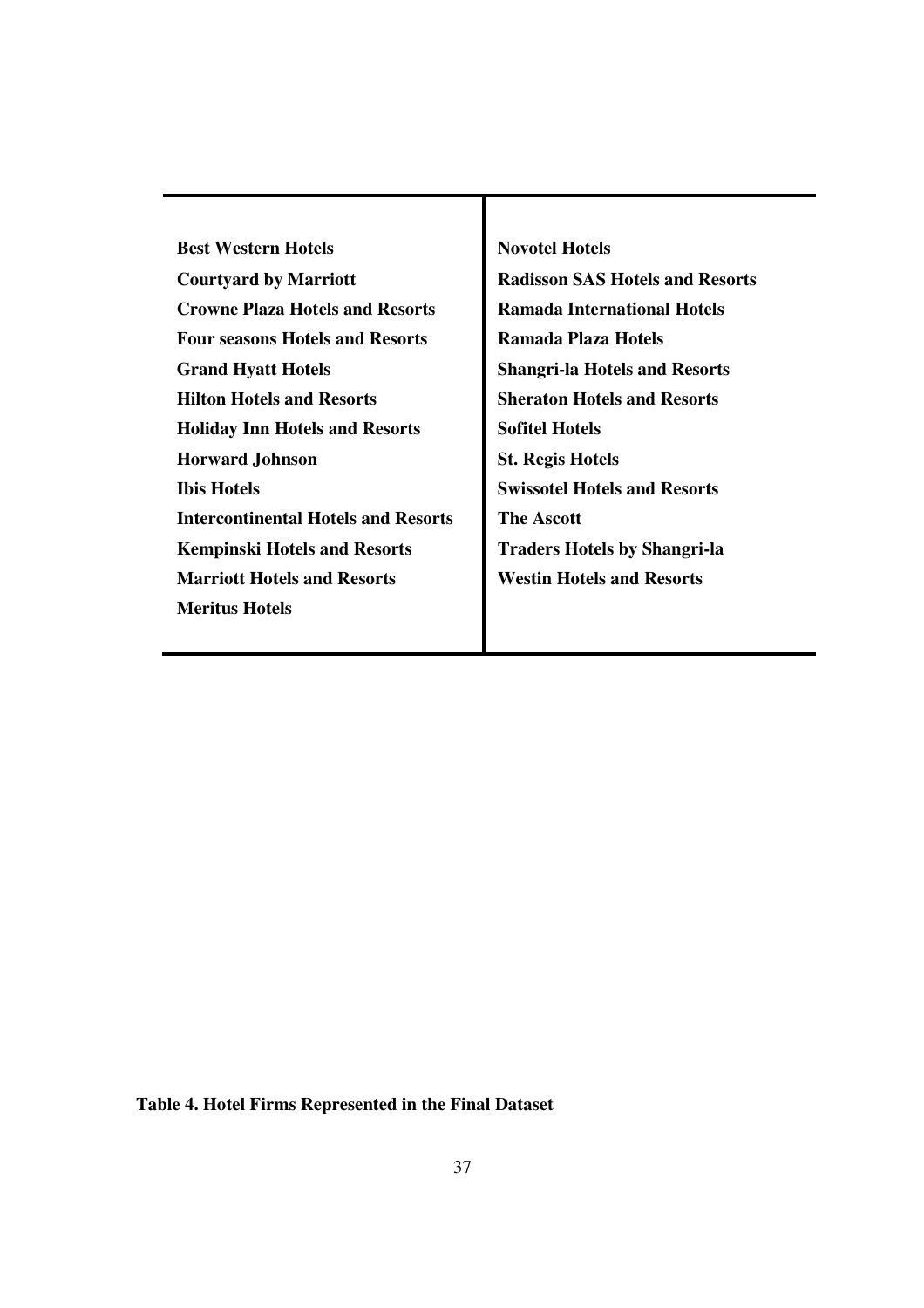

**Table 5. Salient Characteristics of Respondents and its Representing Firm**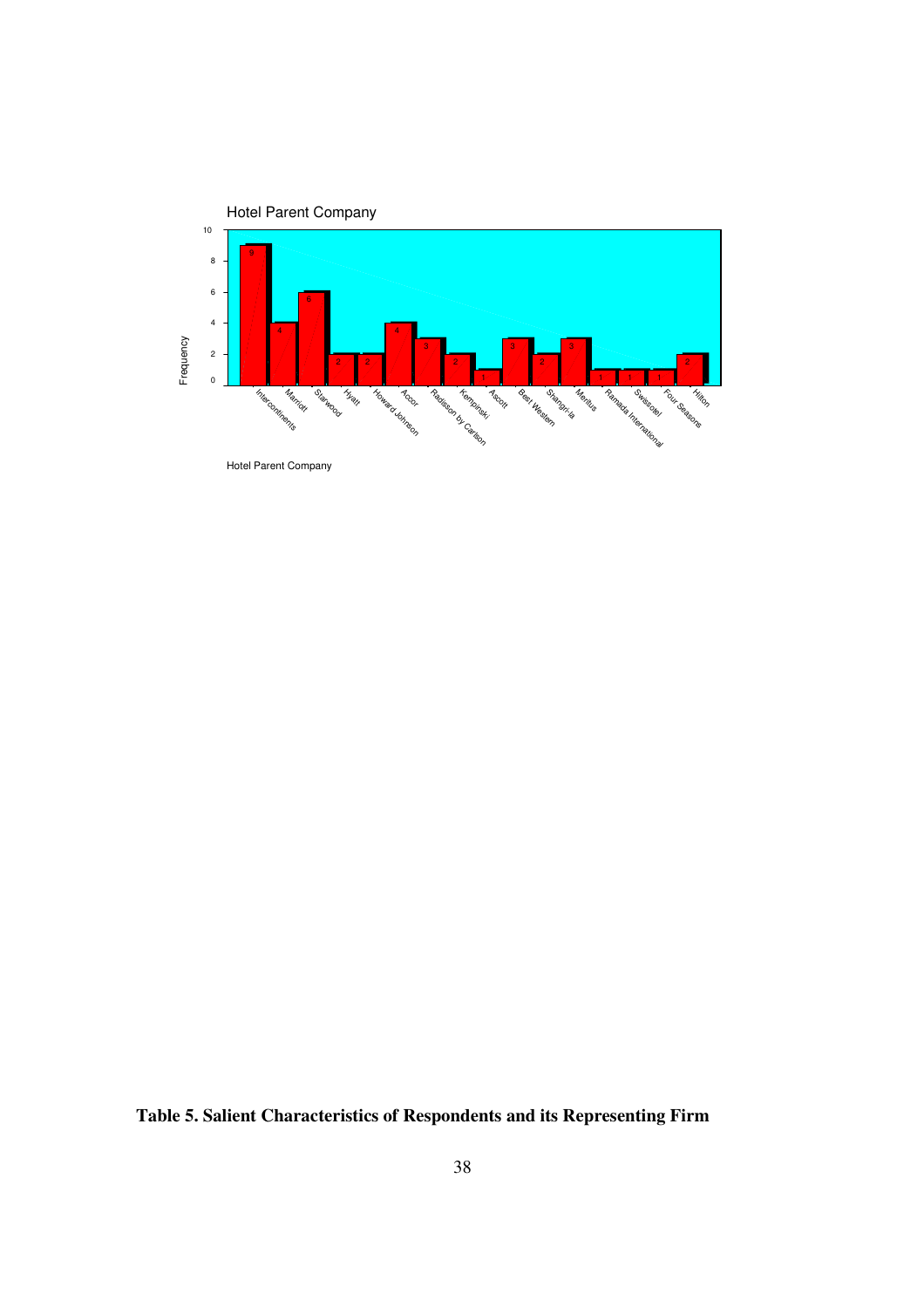| $\mathbf{1}$   | <b>Location of Hotel</b>                              |        |
|----------------|-------------------------------------------------------|--------|
|                | <b>City Centre</b>                                    | 76.10% |
|                | Convention                                            | 6.50%  |
|                | <b>Serviced Apartment</b>                             | 4.30%  |
|                | Resort                                                | 10.90% |
| $\overline{2}$ | <b>Positioning of Hotel</b>                           |        |
|                | Luxury or 5-Star                                      | 73.90% |
|                | <b>Upscale or 4-Star</b>                              | 19.60% |
|                | Three Star or Other                                   | 6.50%  |
| 3              | <b>Hotel Firm Head office Location</b>                |        |
|                | North America                                         | 52.20% |
|                | Europe                                                | 34.80% |
|                | Asia Pacific                                          | 13.00% |
| 4              | <b>Respondent's Place of Birth</b>                    |        |
|                | North America                                         | 15.60% |
|                | Europe                                                | 42.20% |
|                | Pacific Island                                        | 8.90%  |
|                | Greater China                                         | 11.10% |
|                | China                                                 | 8.80%  |
| 5              | <b>Hotel Firm's Years of Experience in China</b>      |        |
|                | Below 5 years                                         | 28.30% |
|                | 6 to 15 Years                                         | 45.60% |
|                | Above 15 years                                        | 23.90% |
| 6              | <b>Mean Percentage of Hotel Employees above 400</b>   | 87%    |
| 7              | <b>Mean Number of Hotels World-wide in Chain</b>      | 1962   |
|                | <b>Percentage of Respondent's Position as General</b> |        |
| 8              | manager                                               | 95.70% |
| 9              | <b>Percentage of Respondents Hold a College</b>       |        |
|                | Qualification                                         | 91.30% |
|                |                                                       |        |

**Table 6.** Pairwise Pearson Correlation among Variables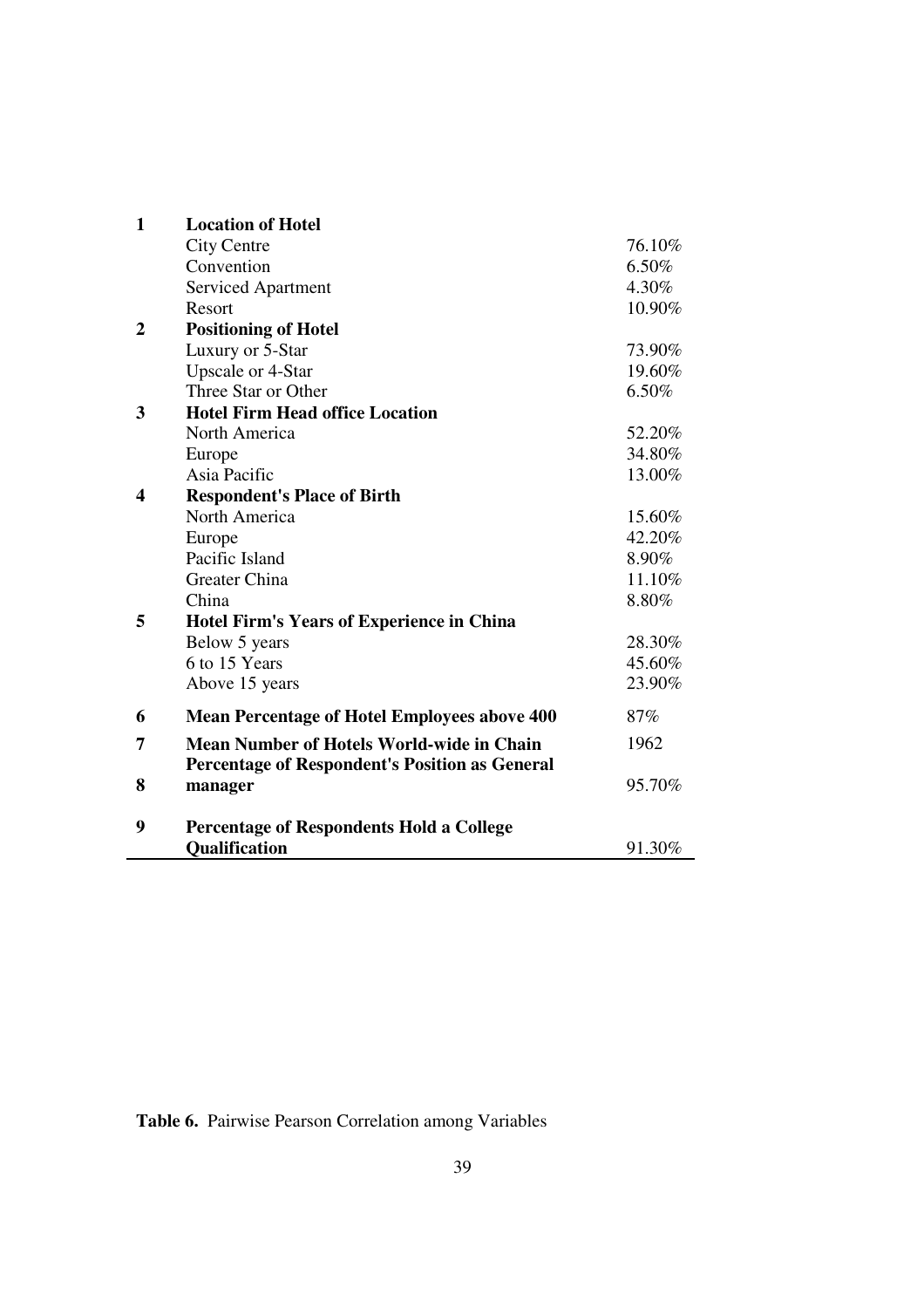|    | Variables                                        |            | $\overline{2}$ | 3        | 4        |       | O     | ⇁     | 8 |
|----|--------------------------------------------------|------------|----------------|----------|----------|-------|-------|-------|---|
|    | <b>PERF</b>                                      |            |                |          |          |       |       |       |   |
|    | <b>MODE</b>                                      | 0.05       |                |          |          |       |       |       |   |
|    | X1 INTAN                                         | $0.418***$ | $0.118*$       |          |          |       |       |       |   |
| 4  | X <sub>2</sub> SCALE                             | 0.004      | $0.136**$      | 0.028    |          |       |       |       |   |
| 5. | X3 GOVE                                          | 0.05       | $0.248***$     | 0.008    | $-0.063$ |       |       |       |   |
| 6. | X4 CONT                                          | $0.151**$  | 0.066          | 0.16     | 0.087    | 0.032 |       |       |   |
|    | <b>X5 EXPER</b>                                  | $0.169**$  | 0.016          | $-0.028$ | 0.672    | 0.34  | 0.005 |       |   |
|    | X6 EMODE                                         |            |                |          |          |       |       |       |   |
| 8  | <sup>2</sup>                                     | $0.143**$  | $-0.097$       | 0.03     | $-0.054$ | 0.035 | 0.045 | 0.119 |   |
|    | ***p<0.01; **p<0.05; *p<=0.10 (two-tailed); N=80 |            |                |          |          |       |       |       |   |

#### *Notes:*

*MODE (0 – equity based entry mode, 1 – non-equity based entry mode), Entry mode choice; PERF (0 – high performance, 1 – poor performance), average score of overall performance (combining both financial, market related, productivity and profitability, balanced score card measures of performance); X1 INTAN, risk of deterioating intangible assets; X2 SCALE, firm scale (size of global operation); X3 GOVE, government regulations; X4 CONT, parent control; X5 EXPER, firm experience and learning; X6 EMODE2 (speed of expansion).* 

**Analysis 1. China Hotel Industry SWOT Analysis**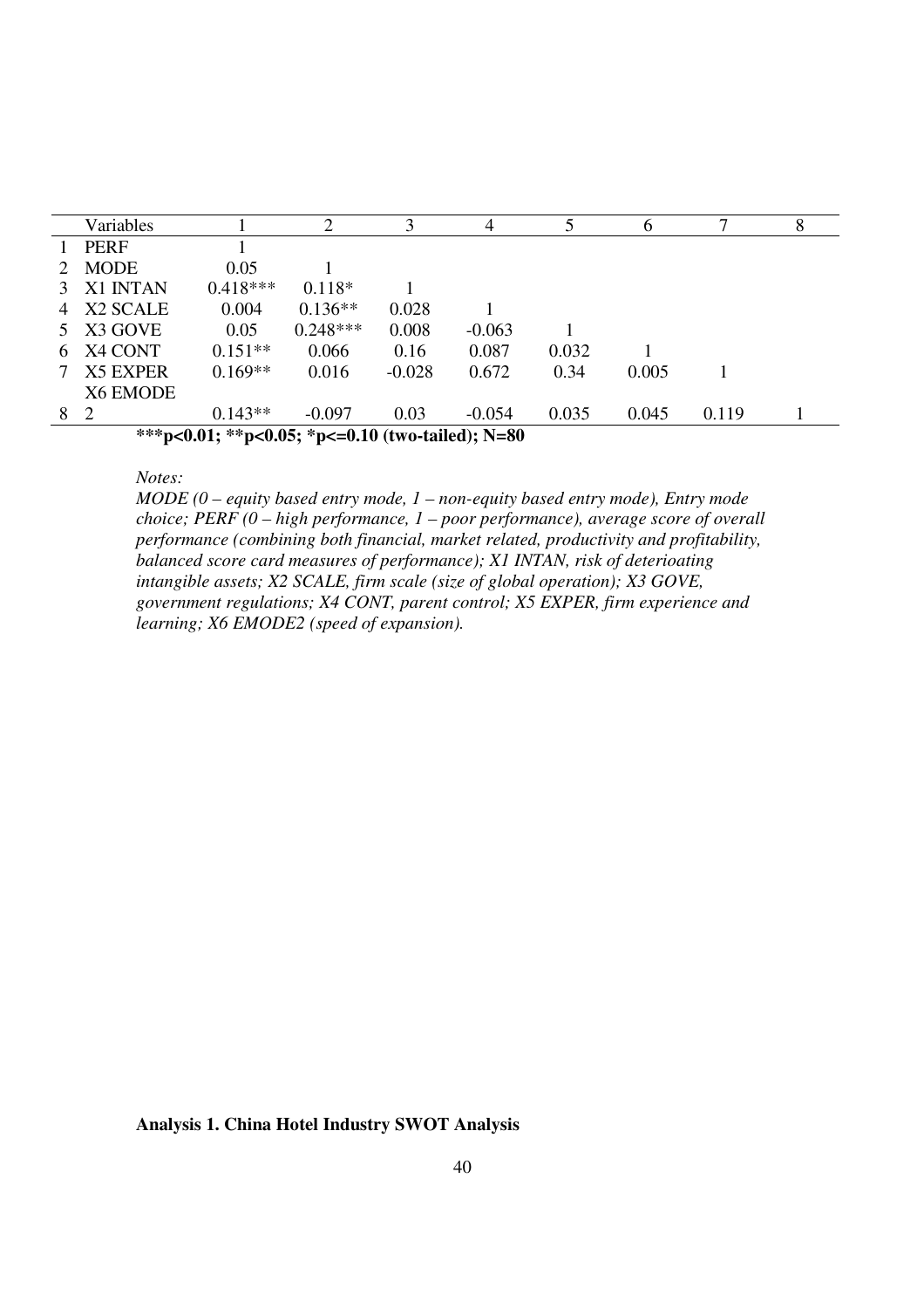# **STRENGTHS**

Leading world destination Growing international hotel brands Improving domestic brands Quality Star-ranking system New hotel regulation

# **OPPORTUNITIES**

Hotel reform Hotel appraisal and valuation Hotel real estate market Hotel brand development Mixed-use projects Education and training

# **WEAKNESSES**

State ownership Debt problem Unprofitable operations Inefficiency in management

# **TREATS**

Overprovision Potential economic slowdown Regional political tensions Intensified competition (Both international and domestic)

**Analysis 2. China Hotel Industry Facts & Figures**